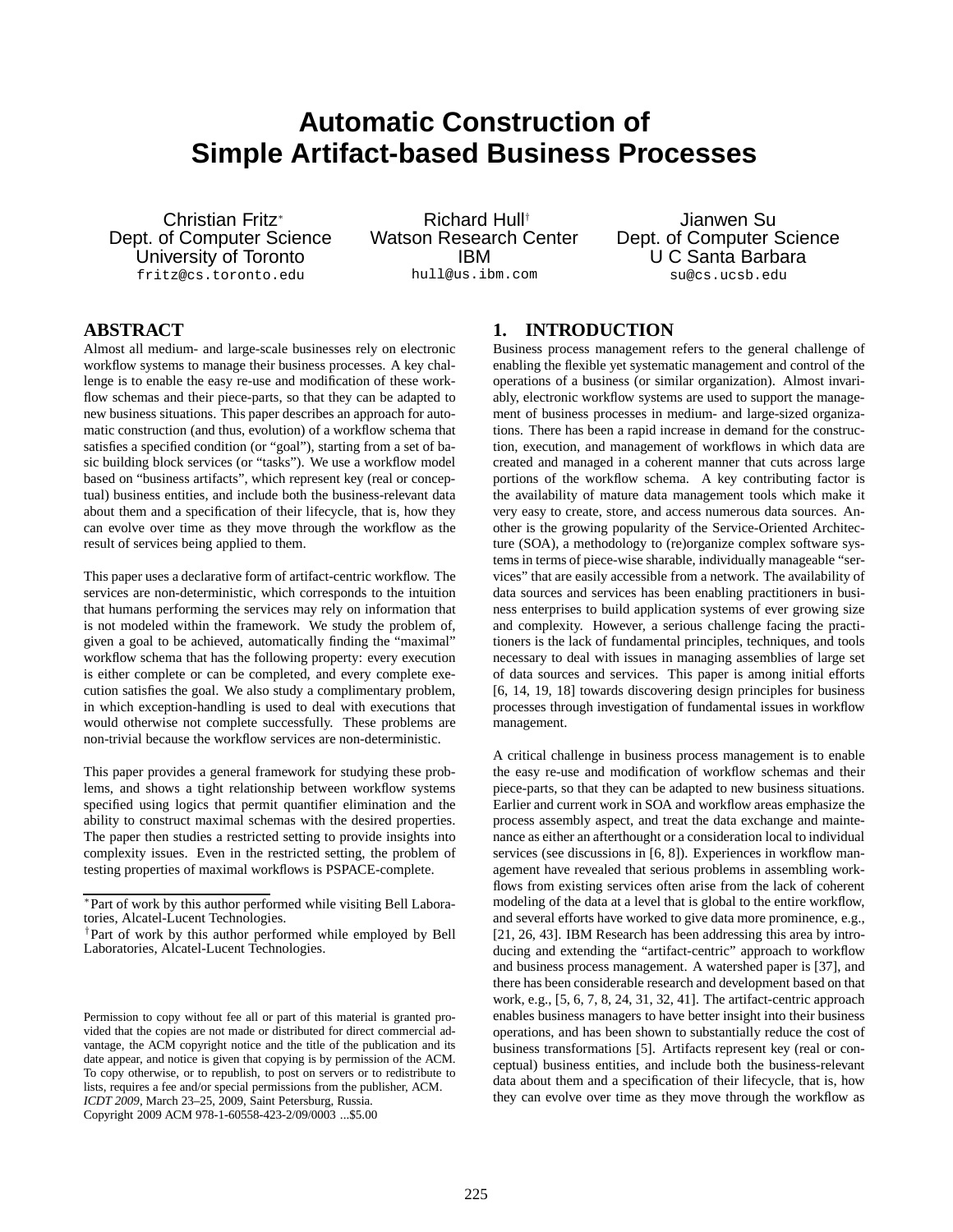the result of services being applied to them. Unlike process-centric models, the artifact approach puts data squarely in the center stage and models a workflow by adding services that act on the data. In a sense, this approach beautifully bridges the significant gap between the semantic web services work in academic research communities and the usage of web services and SOA in business development contexts (a challenge raised in a panel at ICWS '04).

In spite of the initial success of applying artifact modeling methodology in business process management [7, 5, 41], there is a lack of fundamental understanding of the approach with respect to re-use and modification of workflows. In [6, 18, 19], we developed formal models for artifact-based workflow and studied static analysis of several properties such as satisfiability, "dead-end", reachability, etc. Additional research on static analysis is reported in [14]. In this paper, we make our first attempt at automating workflow construction, that is, workflow synthesis. We focus on issues including (1) whether it even makes sense to attempt to construct a workflow for a given goal, (2) construction of a workflow that permits all input artifacts which are guaranteed to support successful executions, (3) goal-directed workflow construction that permit exceptions. The workflows constructed can give insights, at design time, about the properties of a goal, which can help the goal designer to understand whether the goal is capturing her intended semantics.

This paper uses a declarative form of artifact-centric workflow, that follows and significantly extends the model of [6]. We study the problem of, given a goal to be achieved, finding the "maximal" workflow schema that has the following property: every execution is either complete or can be completed, and every complete execution satisfies the goal. This problem is complicated by the fact that often the effect of running a service against an artifact is not completely known during workflow construction. Thus we model these effects as non-deterministic and construct workflows conservatively, i.e. such that they succeed to achieve the goal for all possible outcomes of the involved service. We also study a complimentary problem, in which exception-handling is used to deal with executions that would otherwise not complete successfully. The formulations expose some intricate subtleties perhaps for the first time in the formal setting.

This paper provides a general framework for studying these problems, and shows a tight relationship between workflow systems specified using logics that permit quantifier elimination and the ability to construct maximal schemas with the desired properties. The paper then studies a restricted setting to provide insights into complexity issues. Even in our restricted setting, the problem of finding maximal workflows is PSPACE-complete. The paper identifies a key property of workflows that can contribute to increased run-time costs in these constructions.

Although the main technical results reported here are in a restricted setting, we view them as an important starting point for further research into mechanisms for both fully- and semi-automated construction of workflows from goal specifications. In general terms, a formal framework and algorithms for automatic generation of workflow schemas from goal specifications holds the promise of dramatic simplification of both workflow design and workflow evolution. In the case of design, automatic generation of the maximal workflow schema associated with a goal will allow designers and managers to focus largely on their business goals, rather than getting bogged down with procedural realizations of those goals. In the case of evolution, there is the possibility that business manArtifact Class: PurchaseOrder Associated Attributes: prodName: string prodType: {"hw", "sw"} bid: integer profitMargin: [0..100] // as a percentage approved: bool execApproved: bool scheduleDate: date archived: bool

**Figure 1: A simple artifact class** PurchaseOrder

agers can adjust the goal specification for their workflow, and te workflow schema can be adjusted automatically to a corresponding schema.

This paper is organized as follows. Section 2 provides a motivating example to illustrate both the workflow model and the focused technical problems. Section 3 establishes the formal model. Section 4 places our problem space into a generalized logic setting, and provides a close linkage between quantifier elimination and the ability to construct maximal workflows that use quantifier-free conditions and rules. Section 5 introduces and studies the restricted setting. Section 6 briefly discusses some related work from various areas of Computer Science. Section 7 provides brief conclusions and selected research directions.

### **2. MOTIVATING EXAMPLE**

This section provides an informal introduction to the artifact-based workflow framework, presents a motivating example, and illustrates the main technical results that the current paper is focused on. The formal definitions and statements of results appear in the following sections.

Workflows in the artifact-based approach are focused on *artifacts*, which are essentially sets of attribute/value pairs. Most values start out undefined, and become defined during the life-cycle of the artifact. (In the general artifact-based model [37, 6, 19], artifacts can also move, during their life-cycle, through the states of a finite state machine. We do not consider artifact states in this paper.)

An example artifact *class*, called PurchaseOrder, along with an associated set of attributes, is shown in Figure 1. In our examples, we shall assume that prodName, prodType, and bid are initialized. Attribute bid is intended to hold the value that is offered by a potential buyer for the product prodName.

Artifacts are manipulated by services, as illustrated next.

EXAMPLE 2.1. A representative family of services that operate on artifacts of PurchaseOrder is shown in Figure 2. The Estimate service computes the profitMargin of a purchase request, based on the prodName, the prodType and the bid. This service can be executed on an artifact o only if the *pre-condition* PRE is satisfied by o. The *conditional effect* EFF describes properties of the outcome of executing the service (Note that  $true \rightarrow \phi$ denotes the unconditional effect  $\phi$ ). Although the complete algorithm of Estimate is not known, according to EFF we do know that if the bid is  $\leqslant 400$  then the profitMargin will end up  $\leqslant$ 25%, and if the bid is  $> 350$  then the profitMargin will end up  $> 20\%$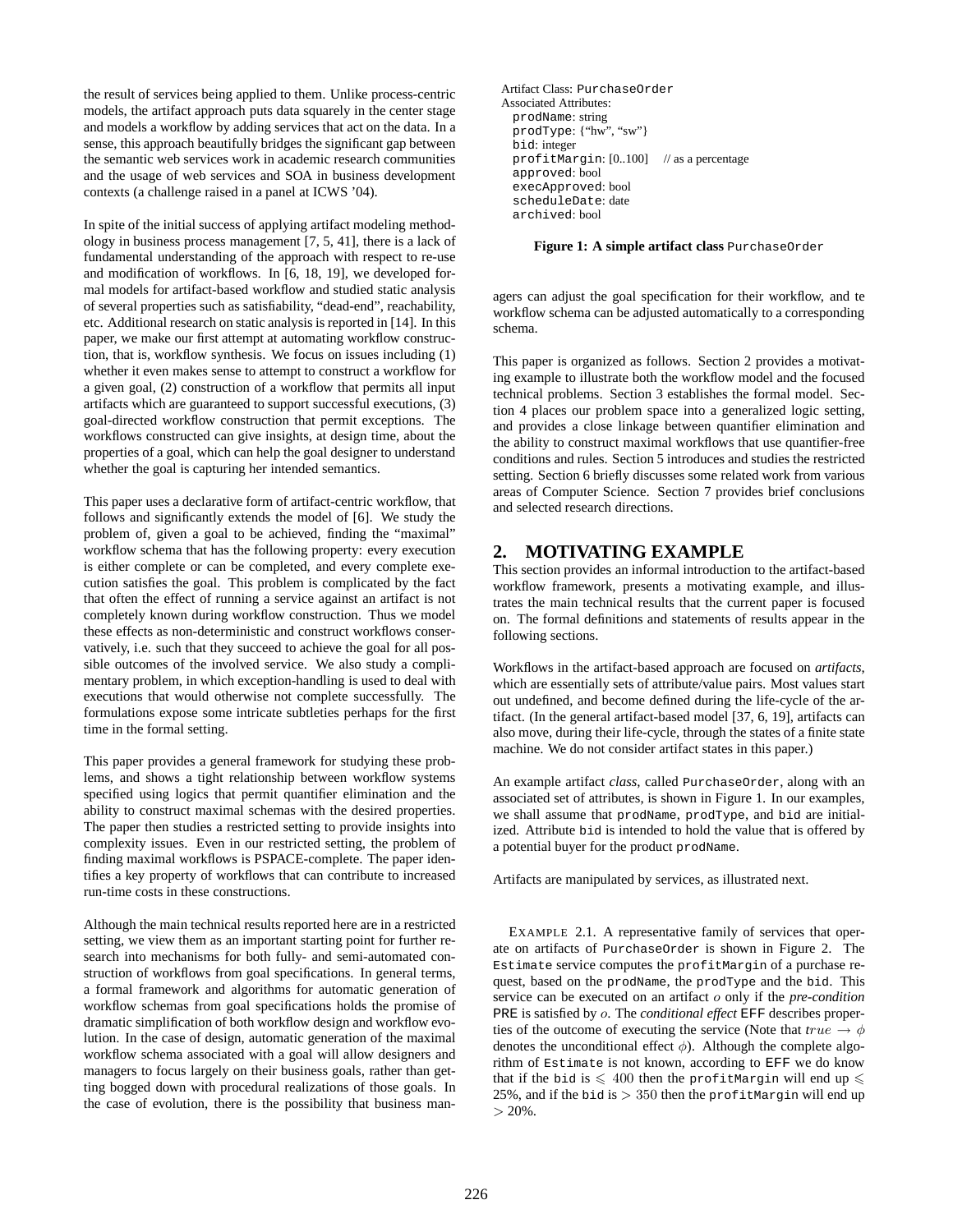```
Estimate: profitMargin
 PRE: DEF(prodName) ∧ DEF(prodType) ∧ DEF(bid)
 EFF:
   bid \leqslant 400 \rightarrow profitMargin \leqslant 25\%bid > 350 \rightarrow profitMargin > 20\%RoutineApproval: approved
 PRE: DEF(bid) ∧ DEF(profitMargin)
 EFF:
   bid \leqslant 100 \rightarrow {\rm approved} = trueprodType = "sw" → approved = true
    prodType = "hw" ∧ profitMargin > 10%
                \rightarrow approved = true
   "else" → approved = false
ExecApproval: execApproved
  PRE: approved = false
  EFF: true → DEF(execApproved)
Schedule: scheduleDate
 PRE: DEF(prodName)
  EFF: true→ DEF(scheduleDate)
Archive: archived
  PRE: DEF(scheduleDate) ∨ execApprov = false
 EFF: true \rightarrow archived = true
```
#### **Figure 2: Family of services associated with** PurchaseOrder **artifact class**

Service RoutineApproval also has a rich conditional effect. We have used a shorthand for the fourth formula of EFF: here the "else" means to take the negation of the disjunction of the conditions of the first three conditional effects. Service RoutineApproval will always define a value for approved, perhaps true (i.e., approved) and perhaps false (i.e., not approved).

Service ExecApproval can be invoked if RoutineApproval ended with false. Intuitively, this service gives an executive a chance to override a non-approval that might occur from RoutingApproval. This service will always define a value for execApproved, even if the executive denies to approval.

Schedule is performed based only on knowledge of the prodName; intuitively this schedules a date for the creation or delivery of the product.

Intuitively, Archive will be used to represent the closing of a workflow execution. This can be achieved only if a date has been scheduled or if execApproved is defined and false.

Speaking informally, a *pre-workflow* (*schema*) is a pair  $(A, S)$ , where  $A$  is a family of artifact classes with associated attribute sets, and  $S$  is a family of services which can act on artifacts in these classes. The artifact class PurchaseOrder, along with the set of services in Figure 2, forms the pre-workflow called here Purchasing.

In the general artifact model, multiple artifacts may interact with each other. In this section and Section 5 we focus on a single artifact class, and assume that the individual artifacts of this class evolve independently of each other.

Given a pre-workflow  $P$ , a path over  $P$  is modeled as a sequence  $\vec{s} = s_1, \ldots, s_n$  of "snapshot". Each snapshot corresponds to a state of the overall system, and consists of a set of artifacts along within information about the values of the attributes which are defined for each artifact. Also,  $s_{i+1}$  corresponds to the application of one service from  $P$  to one artifact occurring in  $s_i$ . (In this paper we do not consider artifact "creation".) We focus in this paper on how a single artifact o can evolve from some initial state through other states as the result of service invocations. Thus we focus on path  $\vec{o} = o_1, ..., o_n$  for a single artifact o, and for each i, the artifact (instance)  $o_{i+1}$  corresponds to the result of applying some service to  $o_i$ .

The artifact-based approach to workflow permits a declarative style of workflow construction called here *goal-based workflow construction*. In particular, suppose that we are given a pre-workflow  $P =$  $(A, S)$ . We also assume that we are given a set  $I$  of attributes that are to be initialized for all input artifacts. We are interested in constructing an actual workflow  $W$  from  $P$  such that all executions in W satisfy a goal  $\gamma$ . In this paper we consider goals  $\gamma$  which are logical formulas to be satisfied by the final snapshot of an execution. (More generally, the goal  $\gamma$  might include temporal properties to be satisfied by the overall execution.)

The following is a very natural, first question that arises when contemplating goal-driven workflow construction.

**Q1 (Satisfiability):** Given pre-workflow  $P$  (with fixed set of input attributes to be initialized) and goal  $\gamma$  is there an initial artifact o and a path on  $\alpha$  in  $\mathcal P$  which ends in a snapshot that satisfies  $\gamma$ ?

EXAMPLE 2.2. In connection with the PurchaseOrder class and the services of Example 2.1, consider the goal

$$
\begin{array}{rcl}\n\gamma_1 & = & \texttt{archived} = \textit{true} & c1 \\
\land (\texttt{DEF}(\texttt{scheduleDate}) & & \\
\rightarrow (\texttt{approved} = \textit{true} & c2 \\
& \lor \texttt{execApproved} = \textit{true}))\n\end{array}
$$

Intuitively, clause c1 here states that a path is successful for  $\gamma_1$  only if it includes execution of the Archive service. Clause  $c2$  (which consists of the second, third, and fourth lines of the formula) states that a purchase can actually be scheduled only if it is approved by RoutineApproval or by ExecApproval.

In connection with **Q1**, it is easy to construct artifacts which have successful paths through this pre-workflow. For example, an input artifact with prodType = "sw" can progress through Estimate, then RoutineApproval, then Schedule, and finally pass through Archive. П

Given a pre-workflow  $P = (A, S)$ , we create a workflow by associating a set  $R$  of (transition) *rules* to  $P$ . The problem of goaldirected workflow construction thus becomes the problem of finding a ruleset that completes a pre-workflow and complies with the goal.

EXAMPLE 2.3. Recall goal  $\gamma_1$  from the preceding example. Figure 3 provides a diagrammatic representation of a set of rules for Purchasing. Two of the rules illustrated there are

```
if DEF(prodName) ∧ DEF(prodType) ∧ DEF(bid)
 invoke Estimate
if (approved = true∨ execApproved = true)
 invoke Schedule
```
Speaking intuitively, the ruleset  $\mathcal{R}_1$  indicated in Figure 3, along with various properties of the services themselves, will guide each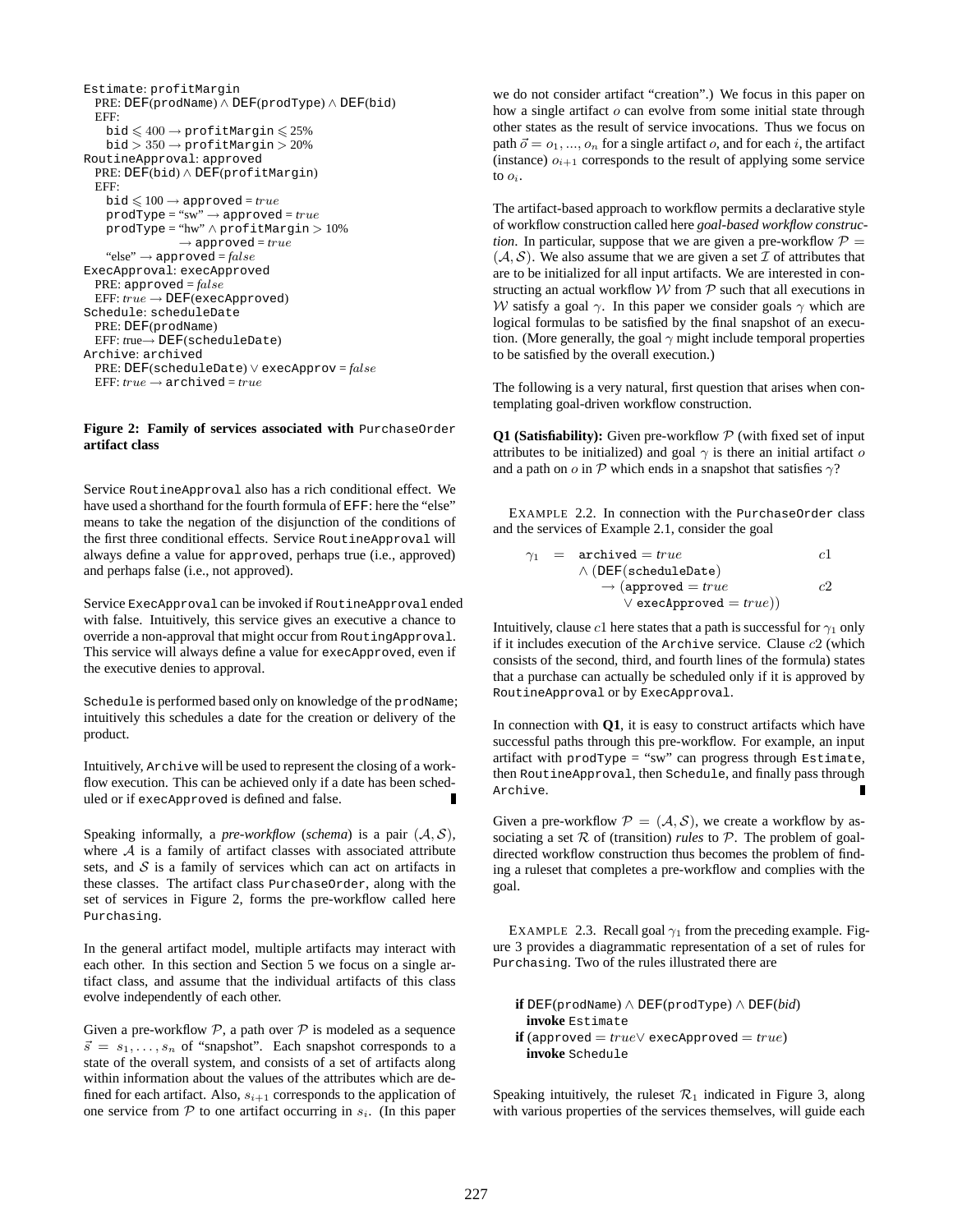

**Figure 3: Simple ruleset that is**  $\gamma_1$ **-safe** 

execution through a certain sequencing of services, and will guarantee that each non-extendable execution satisfies  $\gamma_1$ .

Given a pre-workflow  $P = (A, S)$  and a ruleset R for P, we say that  $W = (A, S, R)$  is a workflow. In general, multiple rules may call for invoking the same service. The rules indicate permissions to invoke a service. However, the truth of some rule condition does not require that the service actually be invoked.

The workflow  $W = (A, P, R)$  is *safe* for goal  $\gamma$  if each (nonextendable) execution for W ends in a snapshot that satisfies  $\gamma$ . The pre-workflow Purchasing extended by  $\mathcal{R}_1$  of Example 2.3 is  $\gamma_1$ -safe.

It is now natural to ask the following.

**Q2** (maximal ruleset  $\gamma$ -safe for  $\mathcal{P}$ ): Given pre-workflow  $\mathcal{P}$  =  $(A, S)$  and goal  $\gamma$ , is there a ruleset R such that  $(A, S, R)$  is  $\gamma$ safe? Is there a "maximal"  $\gamma$ -safe  $\mathcal{R}$ , in the sense that  $\mathcal{R}$  permits any execution that is permitted by at least one  $\gamma$ -safe  $\mathcal{R}'$ ?

It can be shown that  $\mathcal{R}_1$  is maximal  $\gamma_1$ -safe for Purchasing.

EXAMPLE 2.4. Consider now the goal

$$
\gamma_2 = \gamma_1
$$
  
  $\land$  DEF(execApproved)  $\rightarrow$  bid  $\geq 300$  c3

Intuitively, clause c3 states that executives do not want to waste their time thinking about purchase requests where the bid is under 300. There are a variety of different ways that an execution can be  $\gamma_2$ -safe, but what happens if request has prodType = "hw" and has bid between 100 and 300? It may arise that Estimate will assign the profitMargin to be  $\leqslant$  10%, in which case approved will be assigned *false*. Because of clause  $c3$  in  $\gamma_2$ , the execution does not satisfy  $\gamma_2$ , nor can it be extended to satisfy  $\gamma_2$ . We call such executions *dead-end*.

Consider now Figure 4, ignore the service labeled EXC, and focus on the ruleset  $\mathcal{R}_{\text{safe}}$ . Note that the rule permitting entry into Estimate (and effectively, into processing by the workflow) prevents input executions where the prodType = "hw" and the bid is strictly between 100 and 300. It can be shown that  $\mathcal{R}_{\text{safe}}$  is a maximal  $\gamma_2$ -safe ruleset.



**Figure 4: Alternative rendition of Maximal workflows for Purchasing pre-workflow and goal**  $γ<sub>2</sub>$ 

Intuitively, the condition of the rule in  $\mathcal{R}_{\text{safe}}$  for Estimate is "conservative", in the sense that if an input artifact  $o$  violates that condition, then o *may* lead to a dead-end execution. We now consider a more "lenient" form of maximality, in which executions are permitted to proceed through a workflow until the set of defined attribute values is sufficient to imply that the execution will become dead-end. To provide a formal setting for this, we introduce a new, "universal" *exception* service, denoted EXC. This has precondition ¬DEF(exc) and has exactly one conditional effect, which is  $true \rightarrow \text{exc} = true$ . Intuitively, if a workflow execution includes the service EXC, then we shall view that execution as having moved into exceptional treatment. We do not consider recovery from exceptions in this paper.

Given a pre-workflow  $P = (A, S)$ , the *lenient* (also called *exceptionpermitting*) extension of P, denoted  $\mathcal{P}^{\text{EXC}}$ , is the pair  $(\mathcal{A}^{\text{exc}}, \mathcal{S}^{\text{exc}})$ {EXC}) where

- (a)  $A^{\text{exc}}$  is obtained by adding, to each artifact class of A, the new attribute exc, and
- (b)  $S^{\text{exc}}$  is the result of modifying each service  $\sigma$  in S into the service  $\sigma^{\text{exc}}$ , which is obtained by replacing the pre-condition  $\rho$  of  $\sigma$  by  $\rho \wedge \neg$ DEF(exc).

Intuitively,  $\mathcal{P}^{\text{EXC}}$  extends (each artifact class of)  $\mathcal P$  with the new exception service EXC, and modifies the pre-condition of each service  $\sigma$  of  $P$  so that it cannot be used if attribute exc has been defined. The EXC service acts as a sink – once the execution of an artifact  $\sigma$  executes the EXC service, then attribute exc for  $\sigma$  takes the value *true*, and no other service can be executed for o.

Given pre-workflow  $(A, S)$  and goal  $\gamma$ , a ruleset  $\mathcal R$  is said to be  $\gamma$ safe for P with exceptions if R is  $\gamma'$ -safe for  $\mathcal{P}^{EXC}$  relative to  $\mathcal{P}^{EXC}$ , where  $\gamma'$  is the formula  $\gamma \vee (\textbf{exc} = true)$ .

It is trivial to construct rulesets that are  $\gamma$ -safe with exceptions; just route every execution to the EXC service. Informally, we say that ruleset  $\mathcal R$  is maximal  $\gamma$ -safe with exceptions for  $\mathcal P$  if (i) it is  $\gamma$ -safe for  $\mathcal{P}^{\text{EXC}}$ , (ii) each execution through  $\mathcal P$  that satisfies  $\gamma$  is an execution through  $R$ , and (iii) if in an execution  $\vec{s}$  the defined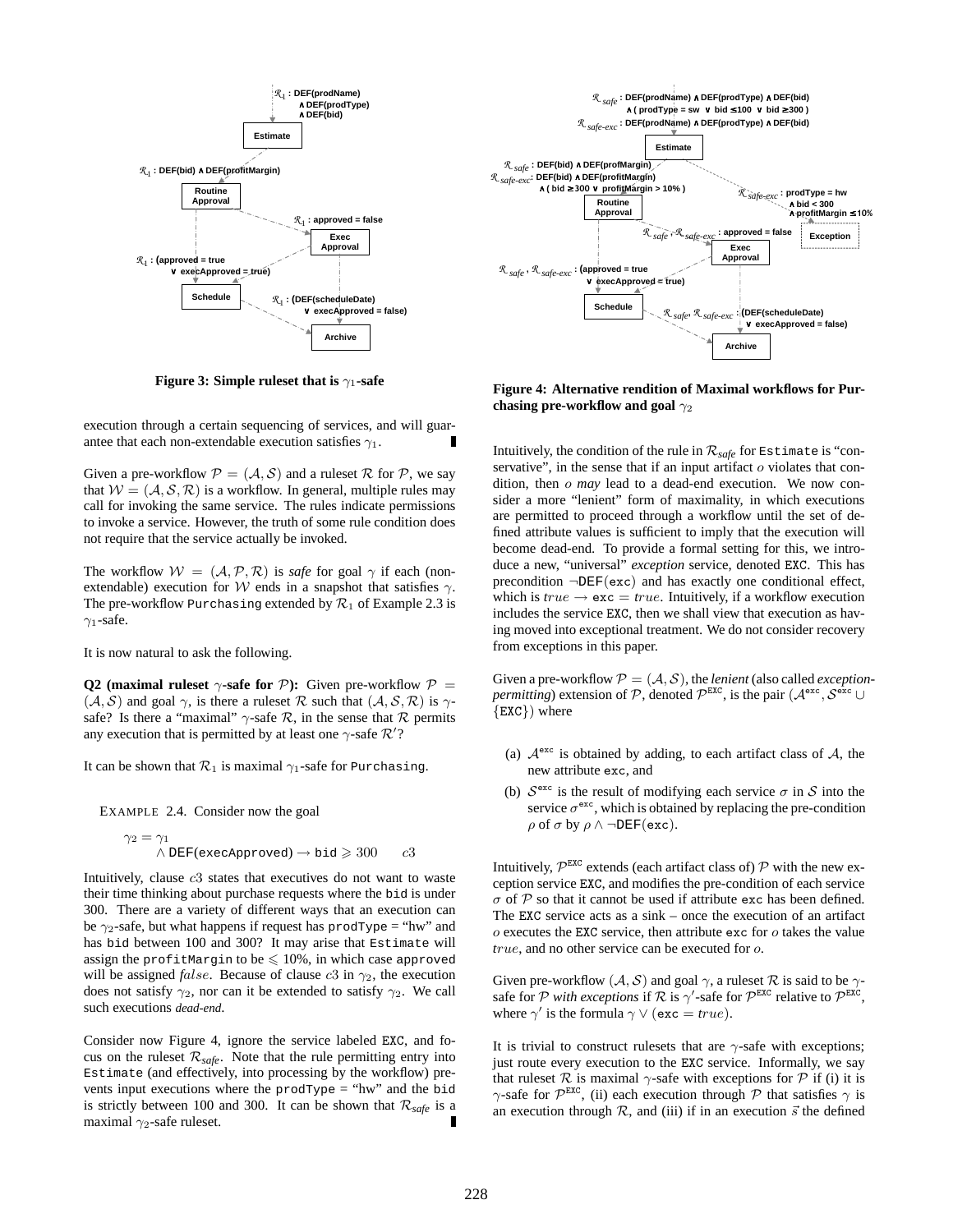attributes of an artifact  $\sigma$  imply that there is no extension of  $\vec{s}$  that satisfies  $\gamma$ , then in R this execution is immediately moved to the EXC service. Intuitively, item (iii) states that in a  $\gamma$ -safe ruleset  $\mathcal R$ maximal for exceptions, an execution that will fail is shifted to the EXC service at the earliest possible moment.

We can now phrase a third question.

**Q3** (maximal ruleset  $\gamma$ -safe for  $\mathcal{P}$  with exceptions:) Given preworkflow  $\mathcal{P} = (\mathcal{A}, \mathcal{S})$  and goal  $\gamma$ , is there a ruleset  $\mathcal{R}$  such that  $(A, S, R)$  is maximal  $\gamma$ -safe?

EXAMPLE 2.5. Consider again Figure 4 but this time including the EXC service. Ruleset  $\mathcal{R}_{\text{safe-exc}}$  shown there is maximal  $\gamma_2$ -safe for Purchasing with exceptions. To see this, note first that the Estimate service will be performed on all input artifacts, even the ones with prodType = "hw" and  $100 < \text{bid} < 300$ . At the point of certainty that an execution will eventually become deadend, however, that execution will be routed to the EXC service. In particular, consider a "hw" product with  $100 <$  bid  $< 300$ , if the profitMargin computed by Estimate is  $< 10\%$ . It is easily inferred that such artifacts will eventually dead-end in Purchasing, and so ruleset  $\mathcal{R}_{\text{safe-exc}}$  moves this artifact directly to EXC.

With  $\mathcal{R}_{\text{safe-exc}}$ , the routing to EXC is "eager", in the sense that a potential dead-end execution is diverted to the EXC service as soon as possible. An alternative would be "lazy" routing, i.e., to continue to perform services on the execution until a dead-end has actually been reached. In the example, this would happen if the entry condition for RoutineApproval in  $\mathcal{R}_{safe-exc}$  were replaced by DEF(profitMargin), the edge from Estimate to EXC removed, the condition for entering ExecApproval were replaced by approved =  $false \wedge$  bid  $\geq 300$ , and the condition for entering EXC were replaced by approved =  $false \wedge$  bid < 300.

We study here the case of building rulesets that enable "eager" routing to EXC, because these will have the effect of reducing the total cost of performing services before an execution ends up at EXC. Variations may also be relevant in practice.

We view questions **Q1**, **Q2**, and **Q3** as fundamental for goal-directed workflow construction and design-time analysis. Intuitively, **Q1** is asking whether it even makes sense to attempt to construct a workflow for goal  $\gamma$ . **Q2** focuses on construction of a workflow that permits all input artifacts which are guaranteed to support successful executions. If for a given context we cannot construct such a workflow, then probably we cannot use the goal-directed approach to workflow construction in that context. **Q3** provides a more robust approach to goal-directed workflow construction than **Q2**. By permitting exceptions, answers to **Q3** can guarantee that every execution through  $P$  that satisfies  $\gamma$  is supported. The workflows constructed for both **Q2** and **Q3** can give insights, at design time, about the properties of a goal  $\gamma$ , which can help the goal designer to understand whether the goal is capturing his/her intended semantics.

### **3. A MODEL FOR WORKFLOWS**

In this section, we present several definitions that are needed to study the three workflow construction problems raised in the previous section.

The artifact workflow model follows the spirit of the model introduced in [6], however, it is tailored to the focus of the technical problems studied here. Notably, we focus here on workflows for a single artifact; we also leave out artifact states. On the other hand, we allow checking if an attribute has an assigned value and examining its value in service pre-/post-conditions and rule conditions. (Extensions for multiple artifacts will be discussed in Section 4.)

Let  $\mathcal L$  be a first-order logic language and  $S$  be a first-order structure of  $\mathcal L$  with a universe U. We assume some familiarity with standard logic notions (*formulas*, *sentences*, *quantifiers*, *satisfiability*, etc.) for  $\mathcal L$  and  $S$ . Intuitively,  $\mathcal L$  and  $S$  are used to model individual data values in artifacts manipulated in workflows.

We assume the existence of the following two disjoint, countably infinite sets:

- $ATT = \{A, B, A_1, ...\}$  of *attributes*, and
- **SERV** =  $\{\sigma, \sigma_1, ...\}$  of *service names*.

Without loss of generality, each attribute in **ATT** is also assumed to be a variable in L, called an *attribute variable*. To deal with attributes with no assigned values, we extend the universe  $U$  with a special symbol "⊥".

**DEFINITION.** An *(artifact) schema* A is a finite set of attributes in **ATT**. An *artifact* of A is a mapping o from A to  $U \cup \{\perp\}$ .

*Terms* (over a schema  $\mathcal{A}$ ) include variables in  $\mathcal{L}$ , constants in  $U$ , and for each attribute  $A$  in the schema  $A$ ,  $A$  and  $A'$  (the primed attribute  $A'$  is used to denote the new attribute value immediately after a service invocation). Similarly, if  $o$  is an artifact, we use  $o'$ to denote the artifact as the result of invoking a service on o.

*Atomic formulas* (over a schema A) include  $DEF(A)$ ,  $DEF(A')$ where  $A \in \mathcal{A}$  is an attribute variable, and atomic formulas built using predicates in  $\mathcal L$  and terms in the standard manner. A formula is *attribute-only* if each variable occurring in it is an attribute variable or its primed version.

An *assignment* is a mapping from variables to U and (primed) attribute variables to  $U \cup \{\perp\}$ . Satisfaction of a formula (over S) is defined in the standard manner, except that  $DEF(A)$  (DEF(A')) is true if A (resp. A') has a value (i.e.,  $\neq \perp$ ). A pair of artifacts  $o, o'$  satisfies a formula  $\varphi$  under an assignment  $\mu$ , denoted as  $(o, o') \models \varphi[\mu]$  if  $S \models \varphi[\mu\langle o, o' \rangle]$  where  $\mu\langle o, o' \rangle$  is an assignment modified from  $\mu$  by mapping attribute variables to coincide with  $\sigma$ and primed attribute variables to coincide with  $o'$ . When  $\varphi$  has no primed attribute variables, we also use " $o \models \varphi[\mu]$ " to mean that  $o$ *satisfies*  $\varphi$ , or technically,  $(o, o') \models \varphi[\mu]$  for every  $o'$ .

We next introduce the notion of a "service", which captures an available task that may be performed automatically or by humans. Services are the building blocks for assembling workflows. Since the focus of this paper is on workflow schemas that act on a singleartifact class, we also simplify the notion of a service; a more general notion can be found in [6].

**DEFINITION.** Let A be an artifact schema. A *service* over A is a tuple  $(\sigma, R, W, \pi, \rho)$ , where  $\sigma \in$  **SERV** is a service name, R, W are finite sets of (respectively, read, write) attributes in  $A$ ,  $\pi$  and  $\rho$  are quantifier-free, attribute-only formulas representing the preand post-condition (resp.).

Given a service  $(\sigma, R, W, \pi, \rho)$  and an artifact o, the *semantics* of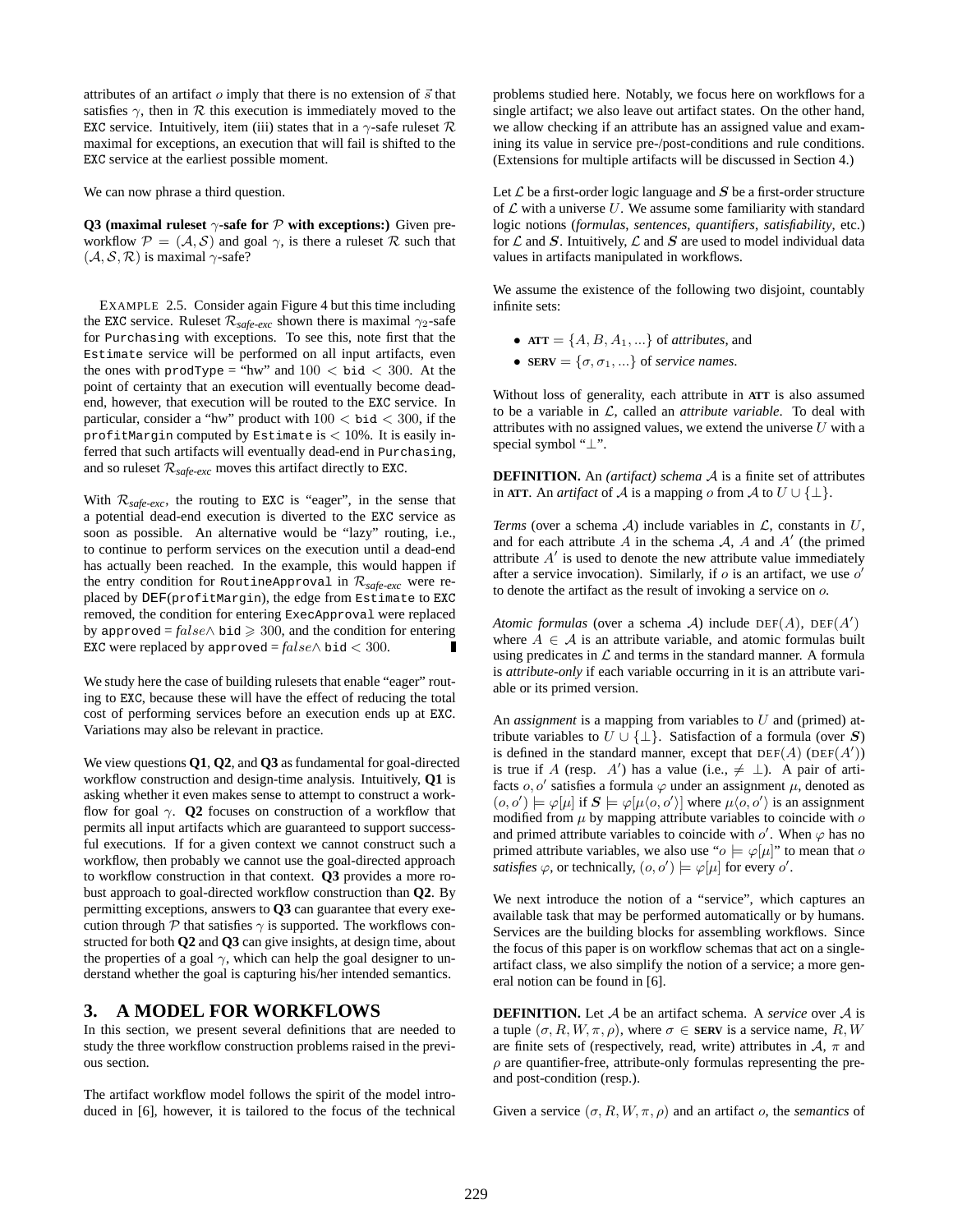the service is intuitively defined as follows. If all attributes in  $R$ are defined in o and o satisfies  $\pi$ , the service  $\sigma$  may be invoked and if  $\sigma$  is invoked, its execution on  $\sigma$  modifies  $\sigma$  into  $\sigma'$  such that (1)  $A = A'$  for each attribute  $A \in \mathcal{A} - W$ , and (2) o' satisfies  $\rho$  (with a slight abuse of notation). In this case, we denote  $o \n\mid o'$ .

**DEFINITION.** A *pre-workflow (schema)* is a pair  $P = (A, S)$ where  $A$  is an artifact schema and  $S$  a finite set of services over  $A$ . For a pair of artifacts  $o_1, o_2$  of A,  $o_1$  *derives*  $o_2$  *in* P, denoted as  $o_1 \vdash_{\mathcal{P}} o_2$ , if  $o_1 \vdash_{o_2}^{\sigma}$  for some service  $\sigma \in \mathcal{S}$ .

From a pre-workflow schema, a workflow can be assembled by defining a set of "(business) rules". Roughly, a rule specifies which service is to be executed on which artifact and when.

We view the logic language L as a set of formulas. A *sub-language* of  $\mathcal L$  is a subset of  $\mathcal L$ , e.g., the set of quantifier-free formulas in  $\mathcal L$ . In the following discussions, let  $\mathcal{L}'$  be a sub-language of  $\mathcal{L}$ .

**DEFINITION.** An  $\mathcal{L}'$ -condition of an artifact schema  $\mathcal{A}$  is a formula  $\varphi$  in  $\mathcal{L}'$  with only attribute variables occurring free. An  $\mathcal{L}'$ condition  $\varphi$  is *testable* if it can be determined whether o satisfies  $\varphi$ for each artifact o.

Consider a few candidates for the domain logic language  $\mathcal{L}$ , which were studied in constraint databases [30]: (1) dense or discrete total order (with  $\leq$ ), (2) linear arithmetic, (3) real arithmetic (with  $\leq$ , +,  $\times$ ), (4) integer arithmetic (with  $\leq$ ,  $+$ ,  $\times$ ). Conditions for (1)-(3) are testable (with various complexity), while not testable for (4).

**DEFINITION.** Given a pre-workflow schema P, an L'-rule is an expression with the form "**if**  $\varphi$  **invoke**  $\sigma$ ", where  $\varphi$  is a testable  $\mathcal{L}'$ -condition, and  $\sigma$  a service in  $\mathcal{P}$ . An artifact  $o_2$  is *derived from* another artifact  $o_1$  *using a rule r*, denoted as  $o_1 \nvdash o_2$ , if  $o_1 \models \varphi$ and  $o_1 \nightharpoonup o_2$ . An  $\mathcal{L}'$ -ruleset is a finite set of  $\mathcal{L}'$ -rules.

As we noted in the previous section, when a rule is applicable in a situation, it does not have to be applied since only one of multiple applicable rules is applied. Such non-deterministic behaviors are often results of external decisions in business workflows.

**DEFINITION.** A *workflow (schema)* is a triple  $W = (A, S, R)$ where  $P=(A, S)$  is a pre-workflow schema and R a finite set of rules over  $\mathcal{P}$ . W is said to *extend*  $\mathcal{P}$ . An artifact  $o_1$  *derives* another artifact  $o_2$  in W, denoted as  $o_1 \vdash_W o_2$ , if  $o_1 \vdash o_2$  for some rule r in R.

Let  $P = (A, S)$  be a pre-workflow schema. An *input (set)* for P is a subset  $A_{init} \subseteq A$ . In general, we shall consider a pre-workflow  $P$  and a given input  $A_{init}$ . A *goal* for  $P$  is a satisfiable  $\mathcal{L}'$ -condition over A.

A *path* for a pre-workflow  $P = (A, S)$  with input  $A_{init}$  is a sequence of artifacts  $\vec{o} = o_1, ..., o_n$  where

- 1.  $o_1 \models \text{DEF}(A)$  iff  $A \in \mathcal{A}_{init}$  for each  $A \in \mathcal{A}$ ,
- 2. For each  $1 \leq i \leq n$ ,  $o_i \vdash_{\mathcal{P}} o_{i+1}$ .

Let  $\gamma$  be a goal. The path  $\vec{o}$  is  $\gamma$ -safe if  $o_n \models \gamma$ .

Let  $W = (A, S, R)$  and  $A_{init}$  be an input parameter set for  $(A, S)$ . A path  $o_1, ..., o_n$  for  $(A, S)$  with input  $A_{init}$  is an *execution* of  $R$  if

for each  $i \in [1..(n-1)], o_i \rightharpoonup o_{i+1}$  for some rule r in R. We also refer to such as *executions* of W.

# **4. WORKFLOW CONSTRUCTION**

In this section, we formulate and study the workflow construction problems in a general context. We study Problems **Q2** and **Q3**; we give detailed definitions needed for Problem **Q2**, based on which it is relatively easy to formulate definitions for **Q3**. A key step of construction of a "maximally  $\gamma$ -safe ruleset" is the computation of "weakest pre-condition" of a service to guarantee that a given condition is satisfied after the service execution. We consider two kinds of weakest pre-conditions and formulate the computation process using quantifier elimination. In the following, we first present the weakest pre-condition and its computation, and then define and study the problems.

### **4.1 Weakest pre-conditions**

First some technical considerations. We treat each (primed) attribute variable as a normal variable in the logic  $\mathcal{L}$ . However, since these variables may have undefined values, we use a distinct (new) variable for each of them and one fixed element in  $U$  which we name NULL to "encode" the undefinedness. For example, if  $A'$  is a primed attribute variable,  $x_{A'}$  = NULL holds iff DEF( $A'$ ) is false.

For each formula  $\varphi$  in  $\mathcal{L}$ , we denote by  $\varphi^d$  the formula obtained from  $\varphi$  after the following substitutions: For each occurrence of an atomic formula  $\theta$  involving an attribute variable A (or A'), (1) if  $\theta$  is DEF(A), it is replaced by  $\neg(x_A = \text{NULL})$ , (2) otherwise it is replaced by  $\theta \wedge \neg (x_A = \text{NULL}).$ 

**DEFINITION.** The *core* of a service  $(\sigma, R, W, \pi, \rho)$  is defined as  $core(\sigma) = \langle R, W, \pi^d, \rho^d \rangle.$ 

For convenience, we denote  $core(\sigma)$  as  $\langle \pi(\bar{x}), \rho(\bar{x}\bar{y}) \rangle$  where  $\bar{x}$  and  $\bar{y}$  are enumerations of variables for attributes in R and primed attributes in  $W$  (resp.).

Similarly we replace a goal  $\gamma$  by  $\gamma^d$  but write it as  $\gamma(\bar{x}\bar{y})$ . We now define the notions of "weakest precondition" [15], which is a key to solve **Q2** and **Q3** for the service  $\sigma$  that will guarantee that the result of executing  $\sigma$  always satisfies the goal  $\gamma$ .

**DEFINITION.** Let  $\langle \pi(\bar{x}), \rho(\bar{x}\bar{y}) \rangle$  be the core of a service  $\sigma$  and  $δ(ōȳ)$  a (sub-goal) condition. A  $∀-precondition$  *of*  $σ$ ,  $δ$  is a formula  $\epsilon(\bar{x})$  such that  $\epsilon$  logically implies  $\pi$  and  $S \models \forall \bar{x}(\epsilon(\bar{x}) \rightarrow \forall \bar{y}(\rho(\bar{x}\bar{y}))$  $\rightarrow \delta(\bar{x}\bar{y}))$ ; an  $\exists$ -precondition of  $\sigma$  and  $\delta$  is a formula  $\xi(\bar{x})$  such that  $\xi$  logically implies  $\pi$  and  $\mathbf{S} \models \forall \bar{x}(\xi(\bar{x}) \rightarrow \exists \bar{y}(\rho(\bar{x}\bar{y}) \land \delta(\bar{x}\bar{y}))).$ 

A ∀-(or ∃-)precondition is *weakest* if it is logically implied by every ∀-(or ∃-)precondition.

Let  $\sigma$  be a service and  $\delta$  be a condition. We denote the weakest  $\forall$ -precondition (resp. weakest ∃-precondition) as  $WP^{\forall}(\sigma,\delta)$  (resp.  $WP^{\exists}(\sigma,\delta)).$ 

We note here that a weakest precondition in [15] corresponds to ∀-precondition in our setting. (The concept was formulated by Dijkstra in the programming language context, see details in Section 6. The notion of weakest precondition has also been used variously in AI and termed "regression" [42].)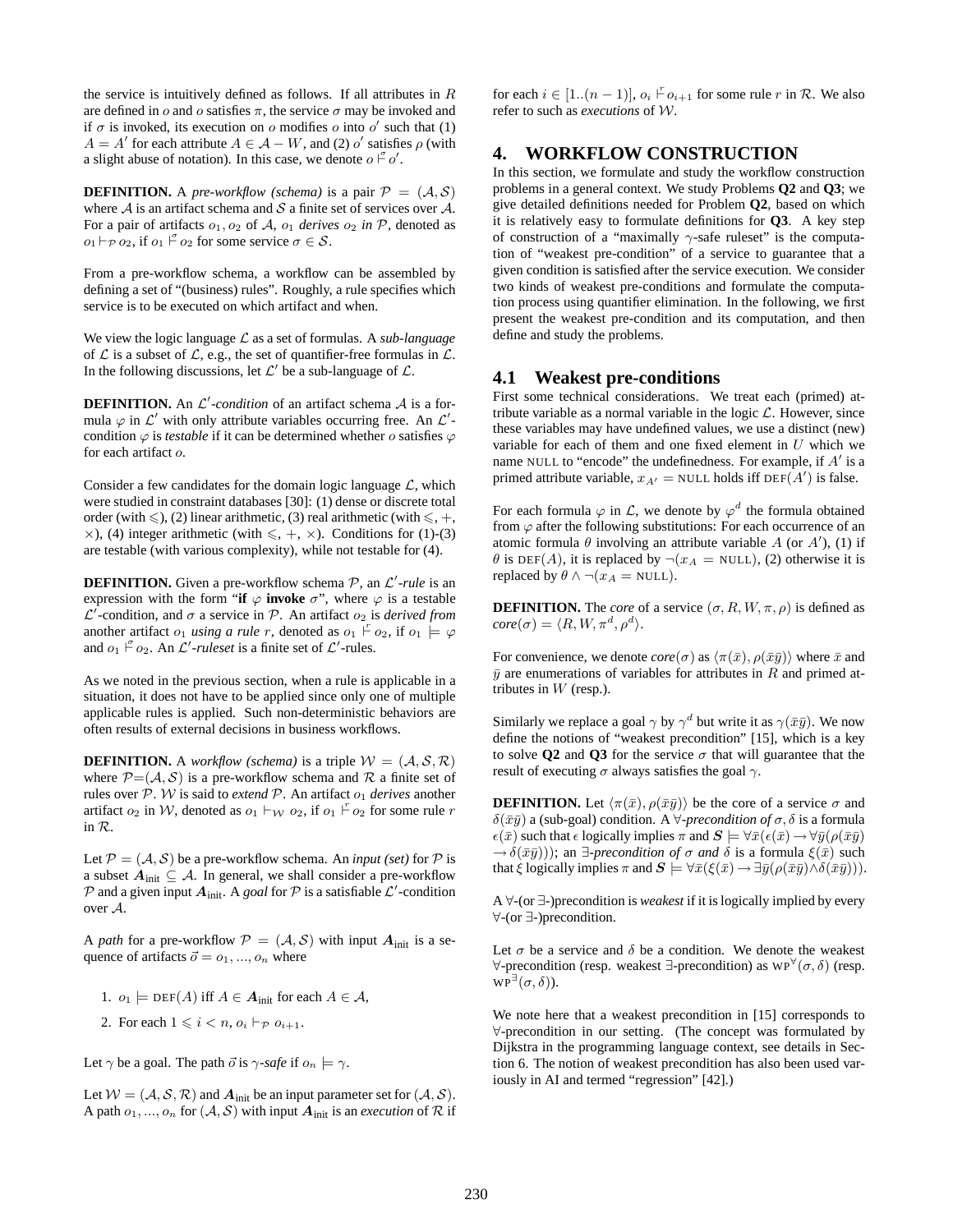LEMMA 4.1. For each service  $\sigma$  with core  $\langle \pi(\bar{x}), \rho(\bar{x}\bar{y}) \rangle$  and each condition  $\delta(\bar{x}\bar{y})$ ,

$$
\pi(\bar{x}) \wedge \forall \bar{y} (\rho(\bar{x}\bar{y}) \rightarrow \delta(\bar{x}\bar{y})), \text{ and}
$$
  

$$
\pi(\bar{x}) \wedge \exists \bar{y} (\rho(\bar{x}\bar{y}) \wedge \delta(\bar{x}\bar{y}))
$$

are the weakest  $\forall$ -(resp.  $\exists$ -)precondition of  $\sigma$  and  $\delta$ .

The lemma can be easily proved from the definitions.

#### **4.2 Building maximal workflow schemas**

As we shall see, ∀-preconditions can help to solve **Q2**, while ∃ preconditions can help to solve **Q3**. We now discuss Problem **Q2**.

**DEFINITION.** Let  $P$  be a pre-workflow,  $A_{init}$  an input, and  $R$  and  $\mathcal{R}'$  sets of rules (in  $\mathcal{L}'$ ) for  $\mathcal{P}$ . Then  $\mathcal{R}$  *subsumes*  $\mathcal{R}'$ , denoted  $\mathcal{R} \succeq$  $\mathcal{R}'$ , if each execution of  $\mathcal{R}'$  over  $\mathcal P$  and  $\mathbf{A}_{init}$  is also an execution of R.

Let  $\gamma$  be a goal. A path (execution) is  $\gamma$ -dead-end if it is not a prefix of any  $\gamma$ -safe path (resp. execution). When it is clear, we may use dead-end instead of  $\gamma$  -dead-end.

**DEFINITION.** Let  $P=(A, S)$  be a pre-workflow,  $A_{init}$  an input set, and  $\gamma$  a goal for P. An  $\mathcal{L}'$ -ruleset R for P is  $\gamma$ -safe if (1) each execution of W is  $\gamma$ -safe and (2)  $W = (A, S, R)$  has no deadends.

An  $\mathcal{L}'$ -ruleset  $\mathcal R$  for  $\mathcal P$  is *maximally*  $\gamma$ -safe (in  $\mathcal{L}'$ ) if it is  $\gamma$ -safe, and for every  $\mathcal{L}'$ -ruleset  $\mathcal{R}'$  for  $\mathcal{P}$  that is  $\gamma$ -safe,  $\mathcal{R} \succeq \mathcal{R}'$ .

**Q2:** (Fix a language  $\mathcal{L}' \subseteq \mathcal{L}$ ) Is there a maximally  $\gamma$ -safe ruleset  $\mathcal{R}$ for  $P$  and  $A_{init}$ ? Is there an algorithm that constructs such a ruleset if it exists?

In the remainder of the section, we explore the problem **Q2** in the general setting in order to understand the theoretical underpinnings for the problem.

Consider a service  $(\sigma, R, W, \pi, \rho)$  and a goal condition  $\gamma$ . In a naive approach, **Q2** could be solved with the following intuitive idea: search for a service  $\sigma_1$  and compute the weakest  $\forall$ -precondition  $\gamma_1$  of  $\sigma_1$  for  $\gamma$ , and then search for another service  $\sigma_2$  and compute the weakest  $\forall$ -precondition  $\gamma_2$  of  $\sigma_2$  for  $\gamma_1$ , and so on so forth until a precondition over the input set is obtained. At each step, each weakest ∀-precondition is used to create a rule.

In the following, we state that for the general case when  $\mathcal{L}' = \mathcal{L}$ , solving problem **Q2** is not easier than the complexity of the first order theory of the structure.

PROPOSITION 4.2. If Problem  $Q2$  is solvable for  $\mathcal{L}$ , then the first order theory of  $S$  is decidable.

*Proof:* (Sketch) Given a sentence  $\varphi$  in  $\mathcal{L}$ , we construct a service with no input/output and precondition and effects being true. Clearly the weakest ∀-precondition is the condition for the rule. The weakest  $\forall$ -precondition is true iff  $\varphi$  is true. Г

We now consider  $\mathcal{L}'$  to be the set of quantifier-free formulas of  $\mathcal{L}$ , denoted as  $\mathcal{L}^{\text{QF}}$ . In the following, we introduce an "invoke once" property of pre-workflows that express that the pre-workflow does not admit executions in which the same service is used more than once.

**DEFINITION.** A pre-workflow  $P$  is *invoke-once* if there is no sequence of services  $\sigma_1, \ldots, \sigma_n$  for which there exists a path  $o_1, \ldots,$ *on* of  $P$  such that  $o_i$  ⊢<sup> $\sigma_i$ </sup>  $o_{i+1}$  for each  $i \in [1..n-1]$  and for which there is some  $i, j, i \neq j$ , where  $\sigma_i = \sigma_j$ .

Speaking intuively, there are many ways that a pre-workflow might "enforce" the invoke-once restriction. For example, in the restricted setting of Section 5, each service can write only one attribute, and can be invoked only if that attribute is currently undefined. As another example, the artifact schema might hold attributes which essentially perform book-keeping about which services have been invoked, and prevent multiple invocations.

THEOREM 4.3. For invoke-once pre-workflows, Problem **Q2** is solvable for  $\mathcal{L}^{\mathrm{QF}}$  if the first order theory of  $S$  is decidable and admits quantifier elimination.

*Proof:* (Sketch) Let  $P$  be an invoke-once pre-workflow. Since each service is executed at most once in executions of  $P$ , consider all possible sequences of service invocations. For each such sequence, we compute weakest preconditions one by one starting with  $\gamma$  from the end of the sequence. At each step, a weakest ∀-precondition is used to form a rule in the ruleset, that allows to invoke the corresponding service. (See Algorithm 5.2 below for a more detailed description of a variant of this algorithm, that works in a specialized context.) Let  $R$  be the ruleset formed, and let  $W$  be the workflow created from  $P$  and  $R$ .

To see that  $\mathcal R$  is  $\gamma$ -safe and dead-end free, suppose that  $o_1, \ldots, o_n$ is a path in  $P$  and  $R$  where  $o_1$  is initial,  $n > 1$ , and  $o_n$  cannot be extended in  $P$  and  $R$ . (We know that each path has bounded length because P is invoke-once.) We argue that  $o_n$  satisfies  $\gamma$ . Suppose otherwise. Consider the rule **if**  $\alpha$  **invoke**  $\sigma$  that is used to move from  $o_{n-1}$  to  $o_n$ . Since this rule is in R, there is some sequence  $\sigma_1, \ldots, \sigma_m$  with weakest  $\forall$ -preconditions  $\alpha_1, \ldots, \alpha_m$ , and where  $\alpha = \alpha_1$  and  $\sigma = \sigma_1$ . If  $m = 1$ , then  $o_n = \sigma_1(o_{n-1})$  satisfies  $\gamma$ , a contradiction. So  $m > 1$  and  $o_n$  satisfies  $\alpha_2$ . Further, **if**  $\alpha_2$  **invoke**  $\sigma_2$  is in R. This means that  $\sigma_2$  can be applied to  $o_n$ , that is,  $o_n$  can be extended after all, again a contradiction.

To see that  $\mathcal R$  is maximal, suppose that there is some rules  $\mathcal R'$ that is  $\gamma$ -safe and dead-end free. Suppose further that there is some initial artifact  $o$  for which there is an execution in  $P$  and  $R'$ . where that execution uses the sequence  $\vec{\sigma} = \sigma_1, \ldots, \sigma_n$ . Then o will satisfy the weakest ∀-precondition at the head of this sequence, and one can use the rules in  $R$  that were created for  $\vec{\sigma}$  to move  $o$  to an artifact that satisfies  $\gamma$ . That is, the execution on  $o$  by  $\mathcal{R}'$  is also an execution for R.

COROLLARY 4.4. *For invoke-once pre-workflows, Problem* **Q2** *is solvable for* L *QF when* L *is (1) dense or discrete total order (with*  $\leq$ , (2) linear arithmetic, (3) real arithmetic (with  $\leq$ , +,  $\times$ ).

PROPOSITION 4.5. If Problem  $Q2$  is solvable for  $\mathcal{L}^{\text{QF}}$  then the first-order theory of  $S$  is decidable and admits quantifier elimination.

*Proof:* (Sketch) Consider a formula  $\psi = \exists y \varphi(y, x_1, ..., x_k)$  where  $\varphi$  is quantifier free. We construct a service with core  $\langle true, DEF(y) \rangle$ and let  $\varphi(y, x_1, ..., x_k)$  be the goal. Clearly, the weakest ∃-precondition is a quantifier-free formula equivalent to  $\psi$ .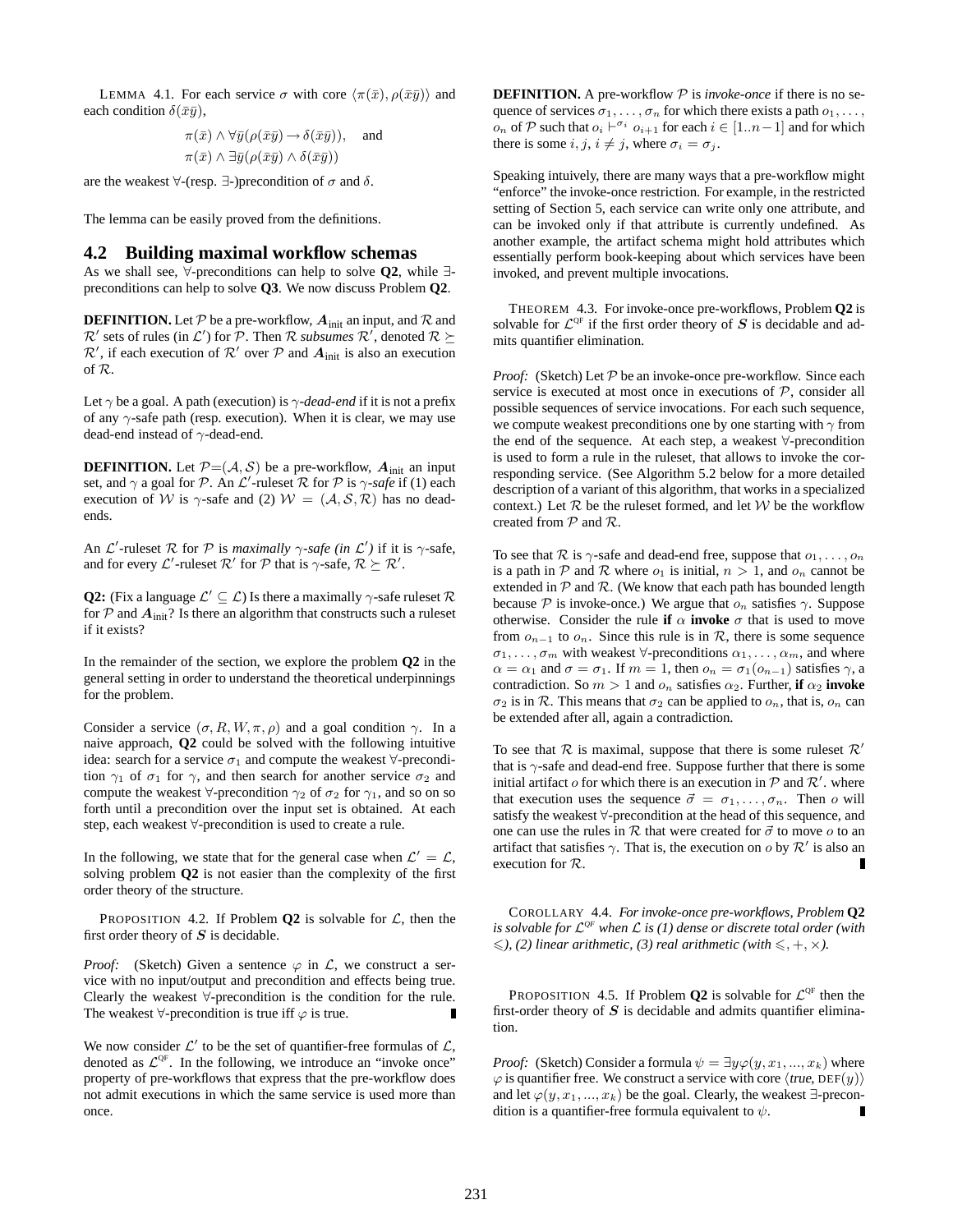It is open if the converse of Proposition 4.5 is true in the general setting. The main difficulty is that the constructed workflow may have recursion, and thus the naive approach of performing an exhaustive search may not terminate.

#### **4.3 Constructing workflows with exceptions**

We now present a brief, informal discussion about an algorithm for resolving Problem **Q3** for the case of invoke-once pre-workflows. The key difference from **Q2** is that the use of exception services for bad cases means that it is not necessary to insist that *every* execution from a given input leads to a  $\gamma$ -safe endpoint. Thus, at the outer level **Q3** can be solved by using weakest ∃-preconditions. Importantly, a solution to **Q3** must also identify dead-end executions as quickly as possible, and direct them to EXC.

To provide a bit more detail, recall from Section 2 the extension of a pre-workflow  $P = (A, S)$  into a pre-workflow  $P^{Exc} = (A^{exc}, S \cup$ {EXC}) with the EXC service. The algorithm used now is similar to the one described in the proof of Theorem 4.3 with one modification and an added step at the end. The modification, as noted above, is to use the weakest ∃-precondition rather than the ∀-precondition in the construction of the rules discussed in the proof. Let  $\mathcal{R}_1$  denote the ruleset obtained from these. It can be shown that each  $\gamma$ -safe path of  $\mathcal{P} = (\mathcal{A}, \mathcal{S})$  is an execution of  $\mathcal{R}_1$ . However, there may also be dead-end executions permitted by  $\mathcal{R}_1$ . To satisfy the definition of maximal  $\gamma$ -safe with exceptions, we need to "shift" an execution to the EXC service as soon as it cannot be extended to be a  $\gamma$ -safe execution.

In general, an execution  $o_1, \ldots, o_n$  is dead-end for a set of rules if no rule can be applied to  $o_n$ . By construction of  $\mathcal{R}_1$ , it is further true that for an execution  $o_1, \ldots, o_n$ , if there is not extension of this execution that reaches  $\gamma$  then the path is already dead-end. Thus, path  $o_1, \ldots, o_n$  is dead-end for  $\mathcal{R}_1$  iff  $o_n$  does not satisfy the condition of any rule in  $\mathcal{R}_1$ . Let  $\Delta$  be the set of all conditions of rules in  $\mathcal{R}_1$ , and let  $\varphi = \vee \{ \delta \mid \delta \in \Delta \}$ . Let  $\alpha$  be the rule if  $\neg \varphi$ **invoke** EXC, and let  $\mathcal{R}_2 = \mathcal{R}_1 \cup \{\alpha\}$ . This rule has the desired effect of moving artifact instances to the EXC service once there is no possible way to continue execution to a point where  $\gamma$  is satisfied. Thus  $\mathcal{R}_2$  provides a solution to **Q3** for  $\mathcal{P}^{\text{exc}}$  and  $\gamma$ .

As a final remark, we note that the technique described above can be applied to multiple artifacts with "fixed-link structures" [6]. Suppose further that the artifacts linked together have same (similar) lifespan. In this case, one can merge the artifacts into a single fat artifact and the algorithms for Problems **Q2**, **Q3** can be applied. It is interesting to explore situations when the linked artifacts have very different lifespans.

### **5. COMPLEXITY OF A SPECIAL CASE**

We now consider the concepts presented above in a specialized context, which is both relatively simple and practically motivated. The context assumes that the underlying domain has just one sort, which is a dense linear order. It also imposes a number of restrictions on the services used, which in turn restricts how the services can be sequenced. The examples of Section 2 essentially lie within this context. In particular, the services of Section 2 do satisfy the restrictions. As for the underlying domain, the use of finite domains (e.g., Boolean) is easily simulated in the context of the dense linear order, and one can view the percentage and dollar amount domains as being dense.

We show here that even in the restricted context the problem of

finding a maximal  $\gamma$ -safe ruleset is PSPACE-complete; develop a constructive algorithm for creating maximal  $\gamma$ -safe rulesets (both with and without exceptions) and consider its running time; and we describe some restrictions which can be used to reduce that running time. We discuss the collection of restrictions made in this previous section at length in Subsection 5.4.

### **5.1 A simple framework**

This section focuses on a model called the *simple quantifier-free dense linear order artifact-based workflow framework*, and denoted  $W^{QF,<}$ . This was illustrated in Section 2. As underlying firstorder logic structure we assume a single sort (domain) which has a dense linear order, which we denote as  $\mathcal{L}^{\leq}$ . In  $\mathbf{W}^{QF,<}$  it is assumed that each service writes exactly one attribute.

In  $\mathbf{W}^{QF,<}$  the service pre-conditions and the conditions for rules are quantifier-free formulas in  $\mathcal{L}^{\leq}$ . The service post-conditions have the form of *conditional effects*, that is, each post-condition is a conjunction of formulas of form  $\alpha \rightarrow \beta$  (as in the examples of Section 2). Further, each antecedent  $\alpha$  is a quantifier-free formula in  $\mathcal{L}^{\leq}$ , and each  $\beta$  is an atomic expression having one of the following forms:  $DEF(A)$  for attribute A; or  $t_1 \circ t_2$  where exactly one of  $t_1, t_2$  is the attribute A and the other is a constant, and where  $\circ$ is one of  $\{=\neq, >, \geq, <, \leq\}.$ 

Our final restrictions focus on preventing arbitrary permutations of the service invocations, and thereby reducing somewhat the number of weakest preconditions that need to be computed. To begin, a service  $\sigma$  is *well-formed* if the pre-condition has form  $\pi$  =  $\varphi \wedge \bigwedge$ {DEF(B) | B occurs in the pre-condition or the antecedent of some conditional effect}  $\land \neg DEF(A)$ , where A is the attribute defined by  $\sigma$  and  $\varphi$  is a quantifier-free formula over the read set of  $\sigma$ . In this case, we say that  $\sigma$  *requires*  $DEF(B)$  for each of the B's mentioned. Further, if A is the attribute defined by  $\sigma$ , it is assumed for each artifact  $o_1$  that satisfies  $\pi$  that (a) there is at least one artifact  $o_2$  such that  $o_1 \nightharpoonup o_2$ , and (b) all artifacts  $o_2$  satisfying  $o_1$   $\stackrel{\sigma}{\vdash} o_2$  have  $o_2$ . A defined. (Intuitively, this says that if you can enter service  $\sigma$  then you will exit from it with a defined value for A.) Note that under these assumptions, at most one service that defines attribute A can be invoked in an execution. A pre-schema  $P = (A, S)$  is *well-formed* if each service in S is well-formed.

We say that a well-formed pre-schema  $P = (A, S)$  *admits an attribute ordering* if there is some ordering  $A_1, ..., A_n$  of the attributes such that for each  $i \in [1..n]$  and each service  $\sigma$  that defines attribute  $A_i$ ,  $\sigma$  requires only attributes in  $\{A_1, ..., A_{i-1}\}$ . Such an ordering is called *admissible*. Each workflow in  $\mathbf{W}^{\tilde{Q}F,<}$  is assumed to admit ordering of attributes.

### **5.2 Complexity**

We consider first the complexity of finding maximal rulesets in  $\mathbf{W}^{QF,<}$ .

#### **Problem: Coverage by** γ**-safe Ruleset**

**Instance:** A pre-workflow  $P = (A, S)$  in  $W^{QF,<}$ , a fixed set of attributes to be initialized, and a goal  $\gamma$ . (The input to this problem is considered to have size equal to the length of the string of symbols used to specify all of  $A$ ,  $P$ , and  $\gamma$ .)

**Question:** Is there a  $\gamma$ -safe ruleset  $\mathcal R$  for  $\mathcal P$  that permits all input artifacts to enter  $(A, S, R)$ .

THEOREM 5.1. The problem of Coverage by  $\gamma$ -safe Ruleset is PSPACE-complete.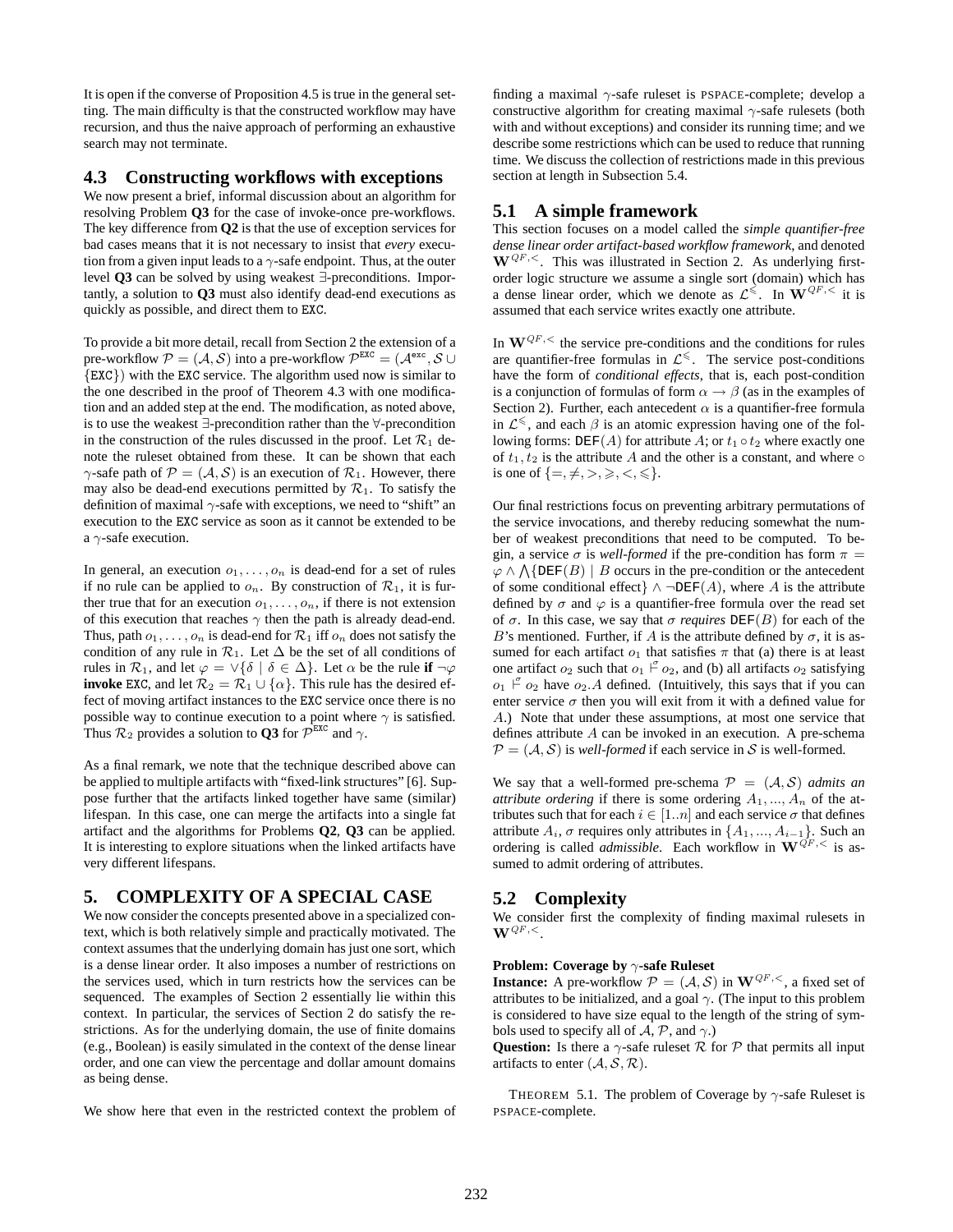*Proof:* Suppose that artifact schema A, pre-workflow  $P = (A, S)$ . and goal  $\gamma$  are given. Let L denote the size of the input.

We show first that the problem is within PSPACE. We start by creating the algebraic cell decomposition [29] for  $P$  and  $\gamma$ . To this end, let  $A = \{A_1, \ldots, A_n\}$ , let C be the set of constants appearing in P or  $\gamma$ , and let  $c = |\mathcal{C}|$ . Assignments<sup>1</sup>  $\nu$  and  $\mu$  of the attributes in A to the underlying domain U ∪{⊥} are said to be *equivalent* if for each  $i, j \in [1..n]$  and constant  $d \in \mathcal{C}$ , we have (a)  $\nu(A_i)$  is undefined iff  $\mu(A_i)$  is undefined, (b)  $\nu(A_i) \le d$  iff  $\mu(A_i) \le d$ , (c)  $\nu(A_i) \ge d$ iff  $\mu(A_i) \geq d$ , and (d)  $\nu(A_i) \leq \nu(A_j)$  iff  $\mu(A_i) \leq \mu(A_j)$ . A cell is an equivalence class of assignments. Each cell can be specified by writing a sequence of all attributes and constants, separated by either  $\lt$  or  $=$ , where they appear in the sequence according to their ordering as in some (any) assignment in the equivalence class identified by the cell. That is, each cell can be specified in length which is in  $O(c + n)$  and thus in  $O(L)$ .

As an aside, we note that the total number of cells is in  $O((c+n)^n)$ . To see this, imagine assigning each attribute  $A_i$  to a location in the sequence that represents a cell. For the first attribute there are  $2c + 1$  choices, and for the  $k^{\text{th}}$  attribute there are no more than  $2(c + (k-1)) + 1$  choices.

A *symbolic execution* through  $P$  is an execution where cells rather than artifacts are used. It is easily verified that there is a natural homomorphism (bisimulation) from true executions to symbolic executions, and that to check for the existence of the  $\gamma$ -safe ruleset we need consider only rulesets using constants occurring in  $S$  and  $\gamma$ , and consider only symbolic executions.

We shall describe a non-deterministic PSPACE computation that determines whether there is a  $\gamma$ -safe ruleset R for  $(\mathcal{P}, \mathcal{S})$  that permits all input artifacts to enter  $(A, S, R)$ . From this, we can apply Savitch's theorem to conclude that this test can be performed in deterministic PSPACE. While the test for existence of a  $\gamma$ -safe ruleset is within polynomial space of  $L$ , the ruleset itself might have size on the order of the number of cells in the algebraic cell decomposition.

The computation shall be guided by a tree  $T$  that is described now. Intuitively, this is a tree with alternating levels of 'and' and 'or' nodes, where the children of 'and' nodes are labeled with selected cells and the children of 'or' nodes are labeled with selected services from S. Let  $B_1, \ldots, B_k, C_1, \ldots, C_m$  be an admissible ordering of the attributes in A, where the attributes  $B_1, \ldots, B_k$  are the initialization attributes for P.

The tree T has height  $2m + 1$ . For a node v of T, we use v.cell to denote the cell labeling  $v$  (if there is one), and  $v \text{.} service$  to denote the service labeling  $v$  (if there is one).

The root of  $T$  (level 0) is an 'and' node, and has a child for each cell  $\alpha$  which has values for  $B_1, \ldots, B_k$  and has null for each of  $C_1, \ldots, C_m$ . Given a node v at an odd level  $i = 2j + 1, j \in$  $[0..m - 1]$ , v is an 'or' node. Further, there is a child of v in T for each service  $\sigma \in \mathcal{S}$  such that (a)  $\sigma$  defines attribute  $C_{i+1}$ , and (b) *v.cell* satisfies the pre-condition of  $\sigma$ . If v is at an even level  $i =$  $2j, j \in [1..m]$ , then v is an 'and' node. Further, there is a child of v for each cell  $\alpha$  that (a) has values for  $\{B_1, \ldots, B_k, C_1, \ldots, C_j\}$ and null for the remaining attributes, and (b) that could result from the application of v.service on v'.cell, where v' is the parent of v. It can be verified that there is a  $\gamma$ -safe ruleset  $\mathcal R$  with the desired properties iff the following holds, where  $N_i$  denotes the set of nodes of T at level  $i, i \in [1..2m+1]$ :

(†)  $\forall v_1 \in N_1 \exists v_2 \in N_2 \ \forall v_3 \in N_3 \ldots$  $\exists v_{2m} \in N_{2m} \ \forall v_{2m+1} \in N_{2m+1}$ [ $v_{i+1}$  is a child of  $v_i$  for each  $i \in [1..m-1]$ , and  $v_{2m+1}$ .cell satisfies  $\gamma$ ]

The tree  $T$  can now be used to guide a non-deterministic computation, in space polynomial of L, to check property  $(\dagger)$ . At each step, the computation will hold one partial path from the root, including the services and cells associated with the nodes along that path. The computation performs a depth-first search across all relevant paths. For a path p of length  $i = 2j + 1$ ,  $j \in [0..m - 1]$ , for the first entry into node  $p_i$  one child of  $p_i$  (i.e., one service defining  $C_{j+1}$  that has true pre-condition for  $p_i$ .cell) is non-deterministically chosen and recorded. This is because  $p_i$  is an 'or' node. Given a path  $p'$  of length  $i = 2j$ ,  $j \in [0..m]$ , each child of  $p'_i$  must be processed (i.e., the sub-trees below have to be processed), because  $p'_i$  is an 'and' node. If  $j = m$ , then each child of  $p'_i$ . *cell* must satisfy  $\gamma$ . It can be verified that there is a successful non-deterministic computation iff property (†) holds. Note that the amount of storage required is on the order of the space needed to store  $m$  assignments, which is at most a quadratic of  $L$ . This completes the argument that the Coverage problem is within PSPACE.

We now show that the problem is PSPACE-hard. We perform a reduction from Quantified Boolean Formulas (QBF). Let  $\alpha = Q^1 x_1 Q^2 x_2 \dots Q^n x_n \beta(x_1, \dots, x_n)$ , where each  $Q^i$  is either  $\forall$  or  $\exists$ , and  $\beta(x_1,\ldots,x_n)$  is a Boolean formula over  $x_1,\ldots,x_n$ .

We shall build a pre-workflow  $P = (A, S)$  and goal  $\gamma$  that is related to  $\alpha$ . Interestingly, we shall need only one constant in this preworkflow. It will be shown that  $\alpha$  is valid iff there is a  $\gamma$ -safe ruleset that permits all inputs to enter into an execution. Thus,  $\alpha$  is valid iff each maximal  $\gamma$ -safe ruleset permits all input artifacts to enter into an execution.

For the artifact  $A$ , we have attributes

$$
a_i \qquad i \in [0..n]
$$
  

$$
b_i, c_i \quad i \in [1..n] \text{ and } Q^i = \exists
$$

Attribute  $a_0$  will act as the input parameter, and is ignored during the execution of all services of the workflow.

For  $i \in [1..n]$ , attribute  $a_i$  will correspond to variable  $x_i$ . The  $b_i$ 's and  $c_i$ 's will be used for bookkeeping. We allow 0 (zero) to be a constant in the domain of these attributes. Intuitively, if during execution we have  $a_i > 0$ , this will correspond to  $x_i$  being assigned the value *true*, and if  $a_1 \leq 0$  this will correspond to  $x_i$  being assigned the value *f*alse.

We use the following family of services

 $\sigma_i : a_i$  for  $i \in [1..n]$  where  $Q^i = \forall$ pre-condition: DEF $(a_{i-1})$ post-condition:  $true \rightarrow DEF(a_i)$ 

<sup>&</sup>lt;sup>1</sup>The reader will note that term 'assignment' used here is actually co-extensive with the term 'artifact'. We use 'assignment' to avoid confusion, since the way assignments are used in this proof is quite different than how artifacts are used in workflow executions.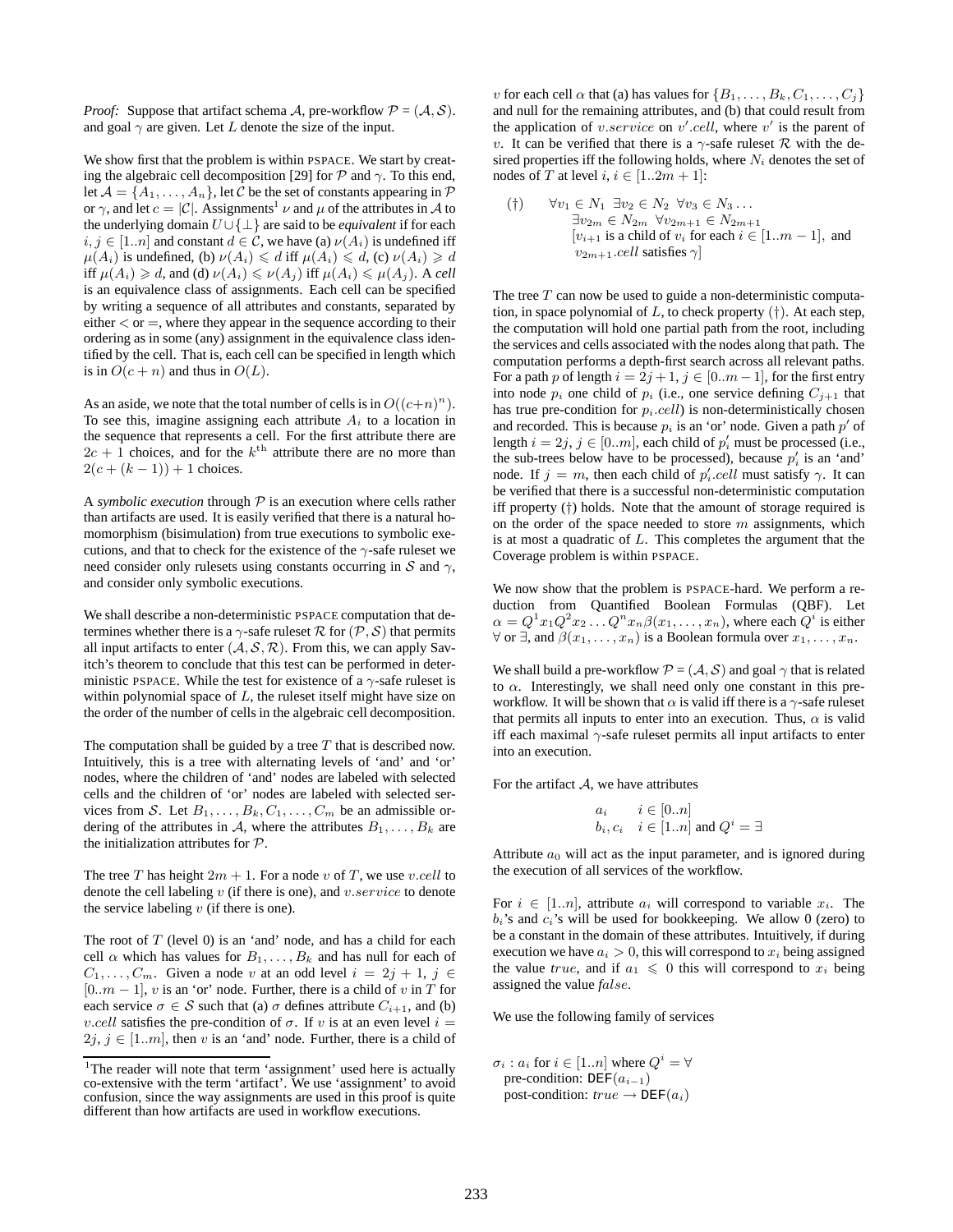$\tau_i^{\mathrm{T}}: b_i$  for  $i \in [1..n]$  where  $Q^i = \exists$ pre-condition:  $DEF(a_{i-1}) \wedge \neg DEF(c_i)$ post-condition:  $true \rightarrow DEF(b_i)$  $\tau_i^{\mathrm{F}}: c_i$  for  $i \in [1..n]$  where  $Q^i = \exists$ pre-condition:  $DEF(a_{i-1}) \wedge \neg DEF(b_i)$ post-condition:  $true \rightarrow DEF(c_i)$  $\sigma_i$ :  $a_i$  for  $i \in [1..n]$  where  $Q^i = \exists$ pre-condition:  $DEF(b_i) \lor DEF(c_i)$ post-condition:  $DEF(b_i) \rightarrow a_i > 0$  $DEF(c_i) \to a_i \leqslant 0$ 

It is easily verified that the pre-workflow just described is in  $W^{QF,<}$ .

Intuitively, if  $Q^i = \forall$ , then  $\sigma_i$  can yield a value bigger or less than 0 for  $a_i$ , i.e., it can "produce" the value true or false for  $x_i$ . If  $Q^i = \exists$ , then the rules can be used to determine which of  $\tau_i^{\rm T}$  or  $\tau_i^{\text{F}}$  can be invoked (and only one of them will succeed in any case). This in turn permits the rules to "control" whether  $x_i$  becomes true or false.

Assume that in  $\beta$  there is no negation except on variables. We construct  $\gamma$  from  $\beta$  by replacing each non-negative term  $x_i$  in  $\beta$  by  $a_j > 0$ , and each negative term  $\neg x_j$  in  $\beta$  by  $a_j \leq 0$ .

Suppose first that  $\alpha$  is not valid. This means that  $\neg \alpha$  is satisfiable. Let R be a maximal rules for P and  $\gamma$ . Suppose that R permits some execution. This means that for at least one value of  $a_0$ , an execution can be started for  $\mathcal R$ . Using the facts that  $\neg \alpha$  is satisfiable, that  $R$  does not permit dead-end executions, and that the services  $\sigma_i$  can yield any output, it is now possible to construct an execution valid for R which ends with all of the  $a_i$ 's defined, but with  $\gamma$  not satisfied. This is a dead-end execution after all, a contradiction.

Suppose now that  $\alpha$  is valid. We shall construct a ruleset  $\mathcal R$  for  $\mathcal P$ that is  $\gamma$ -safe and that permits all input artifacts to enter the system. Let  $i \in [1..n]$  be fixed, where  $Q^i = \exists$ . If  $\nu$  is a truth assignment for  ${x_1, \ldots, x_{i-1}}$ , let  $\nu$  +  ${x_i/rue}$  denote the extension of  $\nu$  where  $x_i$  is assigned to *true*, and define  $\nu + \{x_i/false\}$  analogously. Create a Boolean formula  $\varphi_i^T(x_1, \ldots, x_{i-1})$  such that

$$
\varphi_i^T[\nu] = \text{true iff}
$$
  

$$
Q^{i+1}x_{i+1} \dots Q^n x_n \beta(x_1, \dots, x_n)[\nu + \{x_i/\text{true}\}] = \text{true}
$$

Analogously, create  $\varphi_i^F(x_1, \ldots, x_{i-1})$  such that

$$
\varphi_i^F[\nu] = true \text{ iff}
$$
  
\n
$$
Q^{i+1}x_{i+1} \dots Q^n x_n \beta(x_1, \dots, x_n)[\nu + \{x_i/false\}] = true
$$

In general, we will not have  $\varphi_i^F \equiv \neg \varphi_i^T$ . However, suppose that  $\nu$  is chosen so that  $Q^i x_i \dots Q^n x_n \beta(x_1, \dots, x_n) [\nu]$  is valid. (This is trivial for the case for  $i = 1$ , since  $\alpha$  is assumed valid.) Since  $Q^i = \exists$ , at least one of  $\varphi_i^T[\nu]$  or  $\varphi_i^F[\nu]$  is true.

Assume that  $\varphi_i^T$  and  $\varphi_i^F$  have no negations except on variables. Let  $\hat{\varphi}_i^T(a_1, ..., a_i)$  be constructed from  $\varphi_i^T$  by replacing each nonnegative term  $x_i$  by  $a_i > 0$  and each negative term  $\neg x_i$  by  $a_i \leq 0$ . Construct  $\hat{\varphi}_i^F(a_1, ..., a_i)$  analogously.

Build the ruleset  $R$  as follows.

for  $i \in [1..n]$  with  $Q^i = \forall$ , include  $r_i = if \text{DEF}(a_{i-1})$  *then*  $\sigma_i$ for  $i \in [1..n]$  with  $Q^i = \exists$ , include  $r_i^T = if \text{ DEF}(a_{i-1}) \land \hat{\varphi}_i^T(a_1, \ldots, a_{i-1}) \text{ then } \tau_i^T$ <br>  $r_i^F = if \text{ DEF}(a_{i-1}) \land \neg \hat{\varphi}_i^T(a_1, \ldots, a_{i-1})$  $\wedge \hat{\varphi}_i^F(a_1,\ldots,a_{i-1})$  then  $\tau_i^F$ 

It is straightforward to show that if  $\alpha$  is valid, then on any input there are successful executions that satisfy  $\gamma$ , and no dead-end executions.

#### **5.3 A constructive algorithm**

This subsection describes a constructive algorithm for building maximal  $\gamma$ -safe rulesets for  $\mathbf{W}^{QF,<}$  pre-workflows. This is described so that we can discuss a contributor to the high running time of the ruleset construction, and identify restrictions that reduce that running time.

Recall that pre-workflows in  $\mathbf{W}^{QF,<}$  admit ordering of the attributes. Let  $A_1, \ldots, A_n$  be one such ordering. In this case, to perform the construction of rules as in the proof of Theorem 4.3, we can focus on a directed graph which has  $n$  layers (where  $n$  is the number of attributes). The  $i<sup>th</sup>$  layer will consist of all services that define attribute  $A_i$ , and for each  $i \in [1..n]$  edges are included from each service at layer  $i-1$  to each service at layer i. As will be seen, although the full number of paths in such a graph is exponential in n, the number of rules needed to solve **Q2** (or **Q3**) is equal to the number of services.

The main algorithm is now given. In the algorithm it is assumed that the weakest pre-condition formulas that are computed are transformed to be quantifier-free.

ALGORITHM 5.2. Maximal  $\gamma$ -safe ruleset for  $\mathbf{W}^{QF,<}$ **Input:**  $\mathcal{P} = (\mathcal{A}, \mathcal{S})$  and  $\gamma$  in  $\mathbf{W}^{QF,<}$ ,

and initialization attributes  $\mathcal I$ 

**Output:** maximal  $\gamma$ -safe ruleset  $\mathcal{R}$  for the above **Procedure:**

- 1. Assume that  $A_1, \ldots, A_n$  is an ordering of the
- 2. attributes so that each service defining  $A_i$  requires
- 3. only attributes from  $A_1, \ldots, A_{i-1}$ .
- 4. For each service  $\sigma$  that defines  $A_n$ , create the
- 5. rule  $R_S = \textbf{if } wp^{\forall}(\sigma, \gamma)$  then invoke  $\sigma$ .
- 6. Do for each  $i \in [1..n-1]$  in reverse order:<br>7. Let  $\sigma_1, \ldots, \sigma_k$  be the services that define
- 7. Let  $\sigma_1, \ldots, \sigma_k$  be the services that define  $A_{i+1}$ ,<br>8. and let  $R_i = \textbf{if } \alpha_i$  then invoke  $\sigma_i$  be the
- 8. and let  $R_j = \textbf{if } \alpha_j \textbf{ then invoke } \sigma_j$  be the <br>9. **i** rule already constructed by the
- rule already constructed by the
- 10. algorithm for  $\sigma_i$
- 11. For each service  $\sigma$  that defines  $A_i$ , create the
- 12. rule  $R_{\sigma} =$  **if**  $\alpha$  **then invoke**  $\sigma$  where
- 13.  $\alpha = \text{the } wp^{\forall}$  of  $\sigma$  and the disjunction of
- 14. the formulas  $\alpha_j$ ,  $j \in [1..k]$ .

It is straightforward to verify that this algorithm is correct.

We have developed constructive algorithms for computing quantifierfree formulas equivalent to  $wp^{\forall}(\sigma,\varphi)$  and  $wp^{\exists}(\sigma,\varphi)$ ; these involve a detailed analysis of the formula  $\varphi$  and the pre- and postconditions of  $\sigma$ , which essentially comes down to removal of existential quantifiers.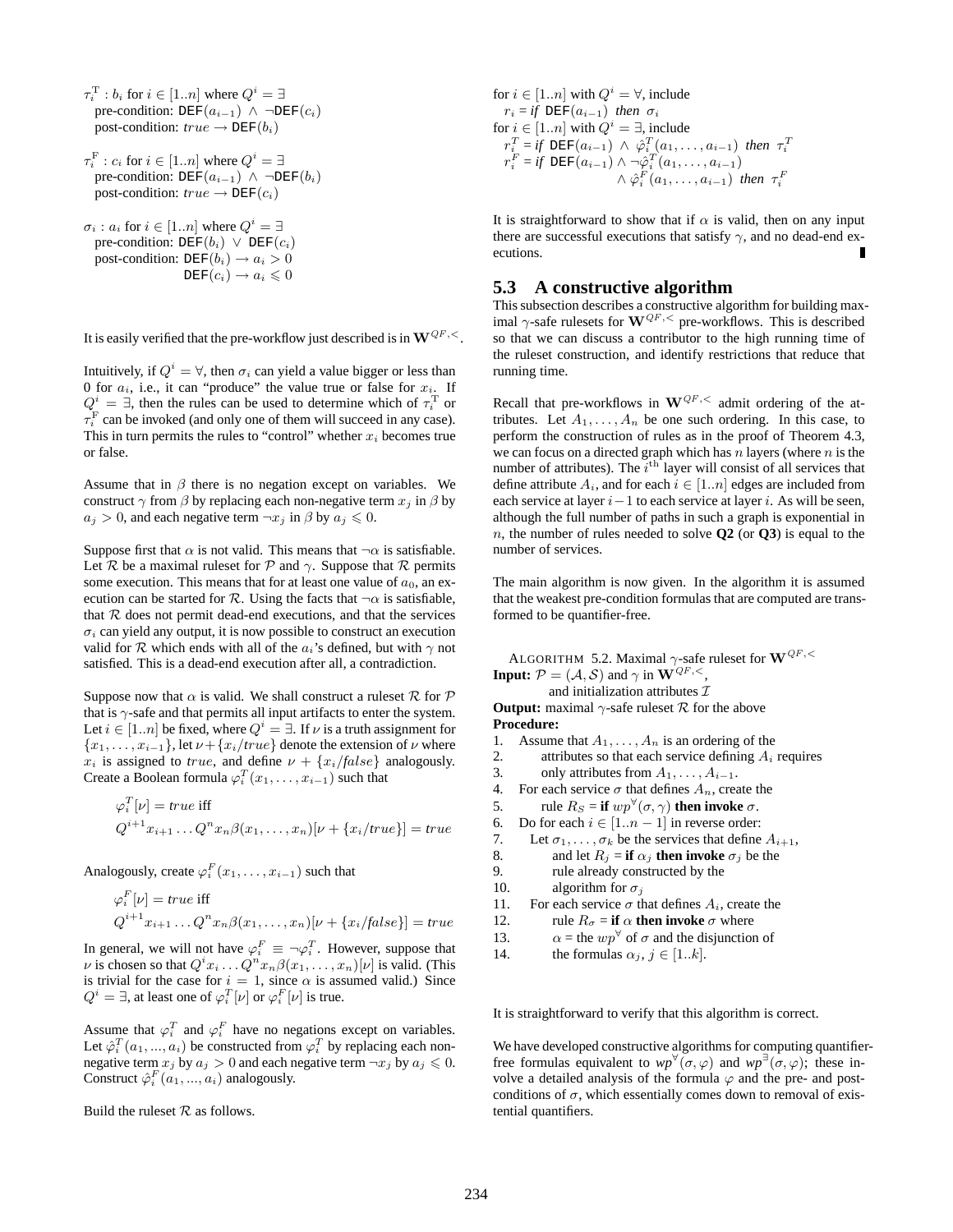As noted previously, Algorithm 5.2 constructs one rule for each service in  $P$ . The astute reader will have noticed, however, that there is the potential for the size of the conditions in the rules to grow to be size exponential in the number of attributes. This is because the condition for the rule of a service defining  $A_i$  is based on a conjunction of formulas, one for each service that defines  $A_{i+1}$ .

We now explore the question of whether further restrictions on the pre-workflows in  $\mathbf{W}^{QF,<}$  can help to limit the size of the conditions in the rules, thereby reducing the overall running time and space of the algorithm. A key factor is the number of attributes that are involved in the construction of  $wp^{\forall}$  formula  $\alpha$  in line 14 of the algorithm.

Suppose that the  $\sigma$  in the loop of line 11 is at level i, let  $p > i$ , and suppose that  $\sigma'$  is a service at level p. If A is an input attribute for  $\sigma'$ , and  $A = A_q$  for some  $q \lt i$ , then A can occur in at least one of the formulas  $\alpha_i$  mentioned in line 14. Attributes A from  $\gamma$  that are defined above level i can also occur in one of the  $\alpha_j$ 's.

More generally, define *free*(*i*) to be  $\{A_q \mid q \lt i \text{ and } A_q \text{ appears}$ in  $\gamma$  or is an input attribute for some  $\sigma_p$  with  $p > i$ , and define  $width(i) = |free(i)|$ . Let  $w = max{width(i) | 1 \in [1..n]}$ . It can be shown that the time required to compute  $wp^{\forall}[\sigma, \alpha]$  in line 13 is bounded by some constant  $c = f(b)$ , where f is no more than doubly exponential in  $b$  times ( $b$  plus the number of constants appearing in S and  $\gamma$ ). (The latter multiplicand is included because it helps to control how many atoms can be constructed using the variables in  $\alpha$ .)

Intuitively, the value of  $width(i)$  corresponds rather coarsely to the amount of "scratch paper" that an execution needs to retain just after computing the attribute  $A_i$ . A pre-workflow with small maximum width is one that produces attribute values and then consumes them (for the last time) fairly quickly, and a pre-workflow with large maximum width is one that will produce many attribute values before it uses them for the final time. The discussion above indicates that for pre-workflows that have a very small maximum width the computation of the maximal  $\gamma$ -safe ruleset can be performed with runtime at a smaller exponential than for the pre-workflows which have high maximum width.

### **5.4 Discussion**

This subsection briefly reviews the restrictions made for the results obtained in this section, considers how realistic they are, and what might be involved in relaxing them. The key assumptions for the technical results are (a) focus on a single artifact type; (b) each service writes exactly one attribute; (c) services are well-formed; and (d) the pre-workflow has an admissible attribute ordering. The combination of (b) and (c) imply an "invoke-once" semantics for services, that is, each service can be invoked at most once in an execution. Restriction (c) also implies a "write-once" or "monotonicity" property, i.e., that each attribute can be written at most once.

Consider first the focus on single artifacts. A key consideration here is the "life expectancy" of an artifact [8], e.g., some artifacts, such as *order* might have a life expectancy of days or weeks, where as other artifacts, such as *customer*, which would focus on the overall experience of customers over time, might have a life expectancy of years. The results of this section can be extended to work with a bounded set of artifact types that have a similar life expectancy, by simulating them with a single "super"-artifact, containing all attributes contained by the original artifacts (some renaming may be necessary). For example, this approach is discussed using the notion of "fixed-link structures" in [6], and also used in [14]. However, if two artifact types have substantially different life expectancy, then there will typically be many artifacts of one type for just one artifact of the other type. In this case, the "super" artifact would essentially involve a set-valued attribute, and as seen in [14] this can significantly complicate the formal properties of the model. It remains open what restrictions would need to be made on set-valued attributes and/or artifacts with differing life expectancies in order to achieve results analogous to the ones obtained in this section.

Restriction (b) alone, that services write just one attribute, is included mainly for technical convenience. For example, if a service may write more than one attribute, then complex tautological reasoning is sometimes required when performing an optimized computation of the weakest precondition. Intuitively, this is because certain combinations of effects may lead to tautologies (which would lead to satisfiable weakest preconditions), even when the weakest precondition for each affected sub-formulae in isolation would be equivalent to *f*alse. In general, restriction (b) can be dropped without impacting the PSPACE result.

The well-formedness restriction (c) is quite strong; together with (b) it implies that each service can be executed at most once. The restriction enables Algorithm 5.2 to be relatively straightforward. If multiple invocations of a service were permitted, then executions could potentially have arbitrary length. Although the overall memory of the system at each point in time is bounded (by the space available in the artifact for storing values), it is unclear how the algorithm could be generalized to this case. Further, it remains open whether the PSPACE upper bound of Theorem 5.1 will hold in the context of multiple service invocations. (In principle, one might have to keep track of computations whose length is on the order of the number of cells in the algebraic cell decomposition.)

Restriction (d) concerning admissible ordering of the attributes is also quite strong. It implies that the attributes can be organized into a DAG, and that service invocations must be sequenced according to some topological sort of the DAG. This assumption significantly simplifies both the proof of the PSPACE upper bound and the construction of Algorithm 5.2. However, the DAG assumption does not appear to be critical to either of these, as long as each service is known to be invoke-once.

We finally consider whether the results obtained in this section can be applied in practice. On the one hand, experience in the field [5, 7] has shown that there are typically artifact types of different life expectancies, and that there are often cycles in the lifecycle of an artifact. Assuming that we focus on a single artifact, then it is often the case that the cycles are "local", and can be encapsulated to be viewed as essentially a single service. Many services are invokeonce, and in many situations the high-level flow of services in a lifecycle is DAG-based. Further, at IBM Research there is active work on developing a hierarchical approach to specifying lifecycles, where the work units in a given level of the hierarchy can be organized in either a declarative or more procedural manner. This suggests that the results developed here might be applied directly in selected contexts within a practical system. It is clear, however, that much research remains to be done.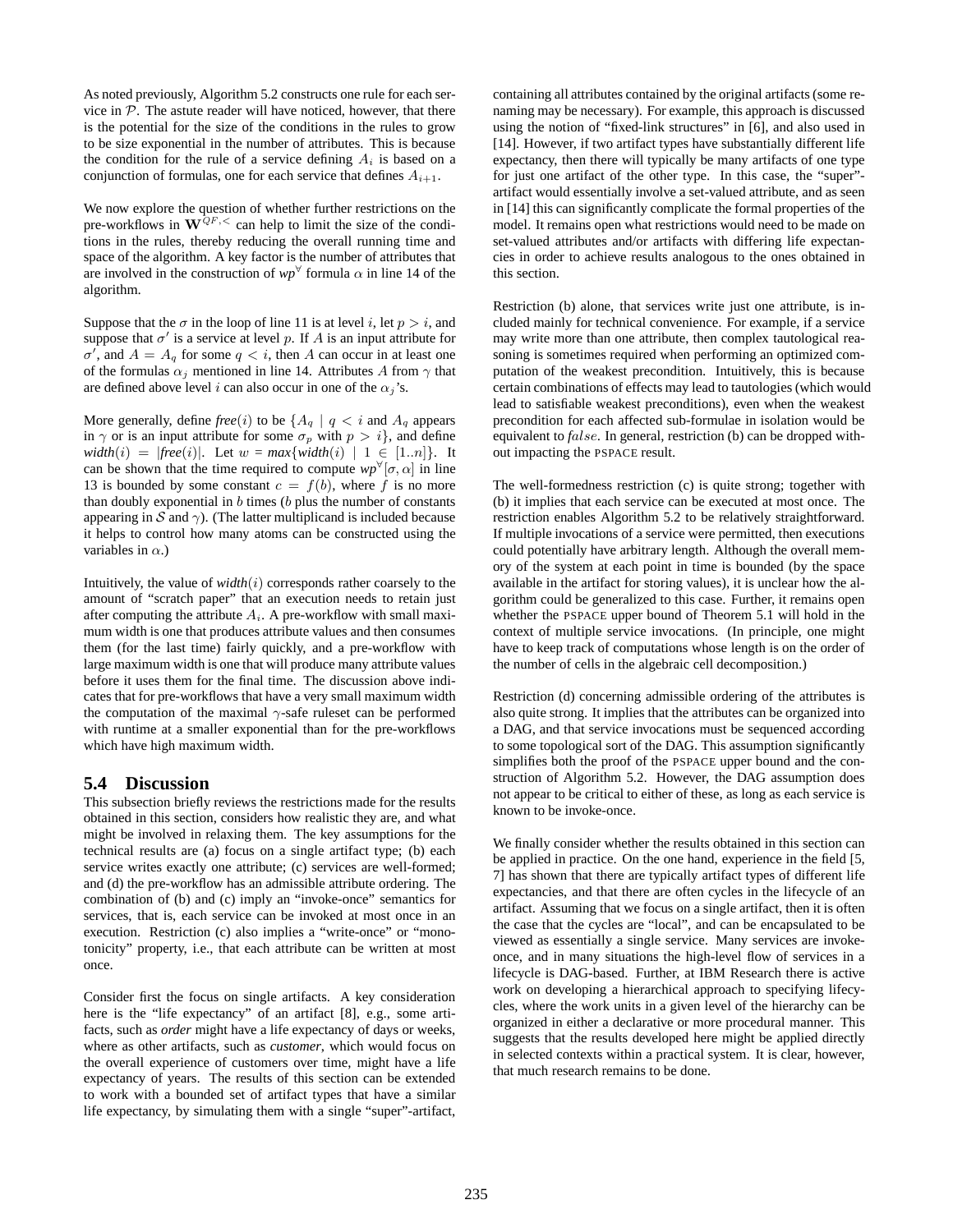### **6. RELATED WORK**

We describe here related work in the following areas: the use of weakest pre-conditions in formal verification and synthesis, verification of artifact-based workflow, constraint-based systems, semantic web services, AI planners for workflow synthesis, and decision theory as found in AI and operations research.

The notion of weakest condition, which originated in [23] and subsequently studied in [15], has been used widely in formal verification and the theory of program derivation (synthesis). In verification [12], algorithms have been developed to deal with programming constructs as arise in general programming languages. The problems studied are thus quite general, and typically have high complexity. Techniques such as BDDs help with practical situations. With regards to program derivation, work such as [34, 36] build upon and extend the initial ideas in [15] to develop a general theory for derivation of programs involving the assignment statement and control structures. In contrast, the services in our work are more general than assignment statements (which can be viewed as services of specific types) and we distinguish ∀-preconditions and ∃-preconditions. Also, we focus on the complexity aspect which the earlier work did not address. On the other hand, the techniques for reasoning through control flow constructs in their work may have a potential use in workflow construction, but this is not exactly clear due to the different style of "programming" in the declarative workflow setting. One interesting note is that the avoidance of "dead-end" seems to resemble Dijkstra's concept of "free of miracles" [34, 36].

Work on formal analysis of artifact-centric business processes in restricted contexts has been reported in [6, 18, 19]. Properties investigated in these studies include reachability [18, 19], general temporal constraints [19], and the existence of complete execution or dead end [6]. Citations [18, 19] are focused on an essentially procedural version of artifact-centric workflow, and [6] is the first to study a declarative version, albeit at a very abstract level in which attributes are either defined or undefined (i.e., the values associated with attributes are not considered in the formalism). Both [14] and the current paper extend that model by letting attribute values range over a dense linear order, and incorporate non-deterministic services with pre-conditions and conditional effects specified in terms of the underlying domain. Unlike the current paper, [14] permits set-valued attributes, interaction of multiple artifacts (in limited settings), and a static external database that services can refer to. That paper studies static analysis of properties specified in a first-order extension of linear temporal logic, and maps the boundaries of decidability.

A key technical ingredient in this paper is the use of constraints, e.g., in modeling and reasoning about services. Constraints have been used in logic programming [27], databases [28], and verification (e.g., of hybrid systems [16]). In particular, our model of services is reminiscent of constraint relations [28, 22, 30]. However, one key difference is that the semantics are very different: a constraint relation represents a set of points, while the pre- and post conditions specify the set of possible input-output pairs. Also, it is typical to manipulate constraint relations using first-order queries, whereas the pre- and post-conditions of services are used to ensure proper chaining of the services.

The declarative artifact-centric workflow model of the current paper can be viewed as a specialized form of semantic web services as in OWL-S [13] and subsequent efforts [2, 44]. In particular, the use of non-determinism and pre- and post-conditions to characterize services is closely related to the use of Input, Output, Precondition, conditional Effect (IOPE) in OWL-S. Similar to the current paper, [35] develops an approach to create a composition of semantic web services that satisfies a static goal; that work uses a construction based on Petri nets. Another approach to automated composition of web services is provided by the Roman model and follow-up work [4, 17, 3, 39]. The Roman model focuses purely on data-less activities, and the complexity of the composition problem is in EXPTIME [4, 17]. The Colombo model can be viewed as a substantial extension of the Roman model, which incorporates data into a formal semantic web services framework in a rich way [3]. However, the complexity of the composition problem in Colombo is EXPSPACE. Thus our PSPACE results for workflow construction in the presence of data bring us one step closer to being practical.

Turning to the use of AI techniques in automated workflow design, [33] describes a system that uses a partial-order planner based on UCPOP [38] to construct business processes. In that work, a plan, which is essentially a use-once workflow schema, is built ondemand for each individual set of inputs. While there are some implicit conditionals in the plans, they have little flexibility once an execution has started. Our approach, on the other hand, generates a general-purpose workflow schema that can be used for all possible inputs, and is least restrictive in the sense that it leaves maximal flexibility to its user. For example, the precise scheduling of services is not fixed in advance, and could be varied to achieve certain optimizations.

The planning approach to workflow design described in [40] uses weakest pre-conditions (called "regression" there) in a manner similar to the current paper. This work starts with a desired goal and a family of "actions" (which are similar to our services but deterministic), and uses weakest pre-conditions to obtain a tree of all possible ways the goal can be achieved. This tree is used to generate a policy, that is, a mapping from conditions to actions, where each condition corresponds to a different possible state of the world. It is shown in [20] that the worst case complexity is linear in the size of the state space, which is exponential in the number of attributes used in the environment. Our approach differs by permitting a dense linearly ordered domain and non-deterministic services, and by building a general-purpose workflow schema. Further, we have identified some cases where our approach appears to be pragmatically feasible.

Finally, we note that decision theoretic approaches to similar problems can be found in AI and operations research, e.g. [9, 10]. These differ from our perspective in that they consider stochastic uncertainty, and also explicit costs and rewards of actions. In that framework, the objective is to maximize the expected accumulated reward.

### **7. CONCLUSIONS AND FUTURE WORK**

In this paper, we formulate the technical problem of goal-directed workflow construction in the context of declarative artifact-centric workflow, and develop results concerning the general setting, designtime analysis, and the synthesis of workflow schemas from goal specifications. The work is among the important initial steps along the path towards eventual support for tools that enable substantial automation for workflow design, analysis, and modification.

In terms of future work, one area is to consider the same problems but with different settings. For example, how do we handle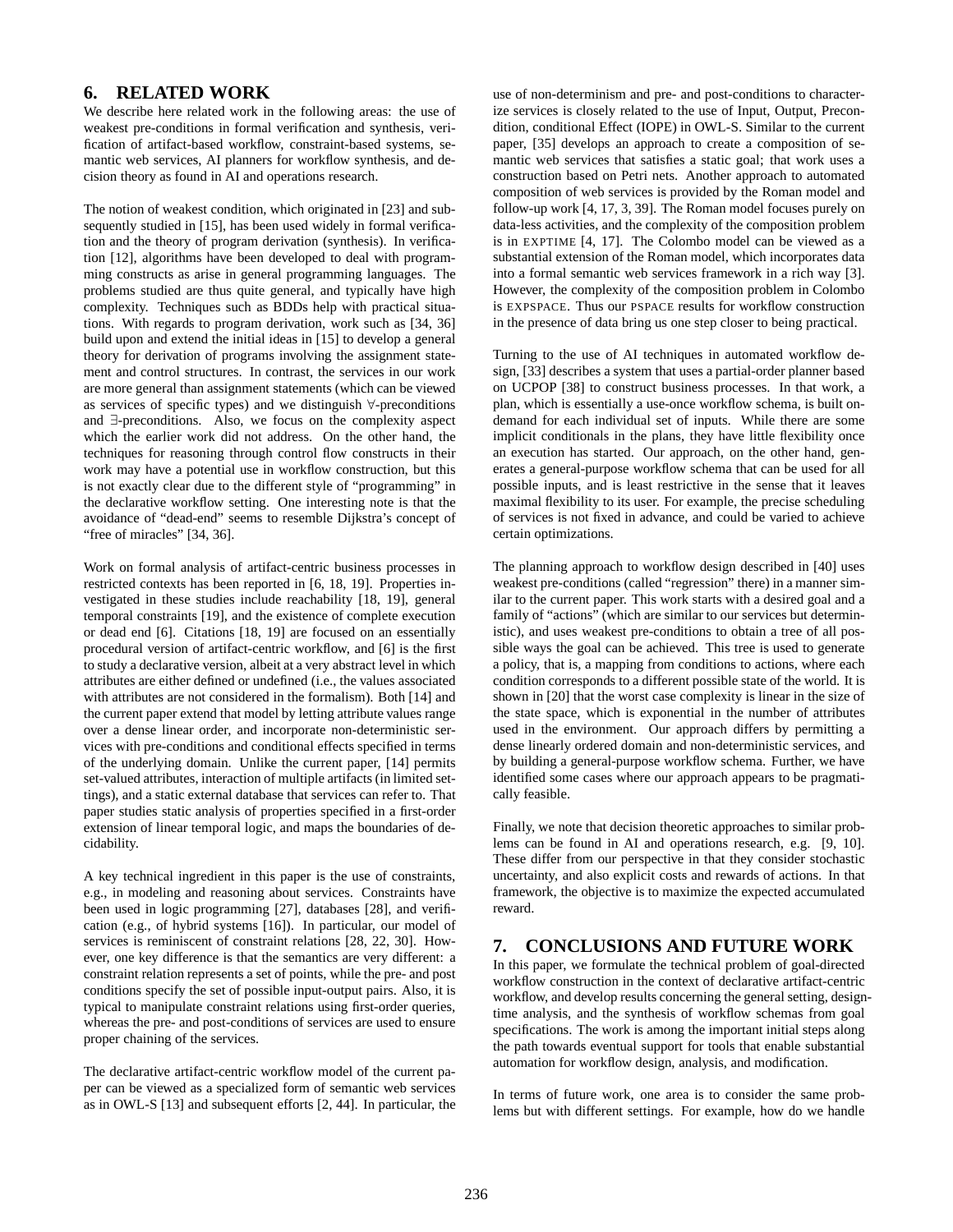recursive workflows, i.e., not satisfying "invoke once". How do we generalize to cases with multiple artifacts which are linked together but have very different life expectancies? To what extent can we permit set-valued attributes? What if different underlying domains are used (e.g., the integers)? What if limited quantification is permitted in the specification of services or rules? As noted in Section 5, there is currently active work at IBM Research on incorporating hierarchy into lifecycle specifications in the artifact-centric approach; perhaps this can be leveraged to reduce the complexity of automated workflow synthesis.

A rich area is to extend the goals used here to include temporal operators. We expect that traditional approaches (e.g., [1, 11]) could be used to transform temporal goals into end-state goals such as used here, perhaps with the overhead of adding new attributes to the artifact type. It is unclear how many attributes would be needed, and how temporal goals would impact results such as the PSPACE completeness.

Another direction concerns whether incremental modifications to goals could be translated in an incremental fashion into new workflow schemas. This would be especially useful in the context of workflow evolution, in cases where relatively modest modifications are being made. Separate techniques might be useful for the somewhat distinct cases of adding/removing attributes from the artifacts and modifying the business goals or constraints about how or when certain attributes are to be computed.

In the model used in this paper, the services read only from artifacts and modify only artifacts. In the general case, of course, workflow services may use or impact the "outside world". It will be interesting to explore how the results and techniques obtained here can be generalized to the case with external databases that can be read and/or updated, and other side-effecting operations.

A final promising area is to see whether techniques developed in the current paper have relevance in the area of execution optimization of declarative artifact-centric workflow schemas. As discussed in [8], it appears useful to structure the implementation and optimization problem in three layers: conceptual layer (the rules-based workflow schemas generated in the current paper), logical implementation layer, and physical implementation layer. (These layers are analogous to relational database query implementation, with SQL at the conceptual layer, the relational algebra at the logical implementation layer, and the details of indexing and relational operator implementations at the physical implementation layer.) Indeed, it appears that the conceptual model described in [37] might provide a starting point for the logical implementation layer. It would be an interesting exercise to "compile" the rules of a declarative artifact-centric workflow schema into artifact workflows in the model of [37], which can then be implemented in a fairly direct manner. Optimization criteria, e.g., around resource limitations or the prioritization of particular artifact instances, could be incorporated into this compilation process. Techniques from [25] and from AI planning may also be relevant here.

### **Acknowledgments**

The authors are grateful to K. Bhattacharya for fruitful discussions, and benefited from conversations with A. Nigam, N. Caswell, and F. Wu. The authors also thank several anonymous referees for suggesting a number of improvements in the exposition. The research reported on here supported in part by NSF grants IIS-0415195, CNS-0613998 and IIS-0812578.

### **8. REFERENCES**

- [1] J. Baier and S. McIlraith. Planning with first-order temporally extended goals using heuristic search. In *Proceedings of the 21st National Conference on Artificial Intelligence (AAAI06)*, pages 788–795, Boston, MA, July 2006.
- [2] S. Battle et al. Semantic Web Services Ontology (SWSO) Version 1.0. http://www.daml.org/services/swsf/1.0/swso/, May 2005.
- [3] D. Berardi, D. Calvanese, G. D. Giacomo, R. Hull, and M. Mecella. Automatic composition of transition-based semantic web services with messaging. In *Proc. 31st Int. Conf. on Very Large Data Bases (VLDB)*, pages 613–624, 2005.
- [4] D. Berardi, D. Calvanese, G. D. Giacomo, M. Lenzerini, and M. Mecella. Automatic composition of e-services that export their behavior. In *Proc. 1st Int. Conf. on Service Oriented Computing (ICSOC)*, volume 2910 of *LNCS*, pages 43–58, 2003.
- [5] K. Bhattacharya, N. Caswell, S. Kumaran, A. Nigam, and F. Wu. Artifact-centered operational modeling: Lessons from customer engagements. *IBM Systems Journal*, 46(4):703–721, 2007.
- [6] K. Bhattacharya, C. Gerede, R. Hull, R. Liu, and J. Su. Towards formal analysis of artifact-centric business process models. In *Proceedings of 5th International Conference on Business Process Management (BPM)*, Brisbane, Australia, September 2007.
- [7] K. Bhattacharya, R. Guttman, K. Lymann, F. F. Heath III, S. Kumaran, P. Nandi, F. Wu, P. Athma, C. Freiberg, L. Johannsen, and A. Staudt. A model-driven approach to industrializing discovery processes in pharmaceutical research. *IBM Systems Journal*, 44(1):145–162, 2005.
- [8] K. Bhattacharya, R. Hull, and J. Su. A Data-centric Design Methodology for Business Processes. In J. Cardoso and W. van der Aalst, editors, *Handbook of Research on Business Process Management*. 2009. to appear.
- [9] C. Boutilier, R. Dearden, and M. Goldszmidt. Stochastic dynamic programming with factored representations. *Artificial Intelligence*, 121:49–107, 2000.
- [10] C. Boutilier, R. Reiter, and B. Price. Symbolic dynamic programming for first-order MDPs. In *Proc. IJCAI'01*, pages 690–700, 2001.
- [11] J. Chomicki. Efficient checking of temporal integrity constraints using bounded history encoding. *ACM Trans. Database Syst.*, 20(2):149–186, 1995.
- [12] E. Clarke, O. Grumberg, and D. A. Peled. *Model Checking*. The MIT Press, Cambridge, Massachusetts, 2000.
- [13] O. S. Coalition. OWL-S: Semantic markup for web services, November 2003.
- [14] A. Deutsch, R. Hull, F. Patrizi, and V. Vianu. Automatic verification of data-centric business processes. In *Proc. of Intl. Conf. on Database Theory (ICDT)*, 2009.
- [15] E. W. Dijkstra. Guarded commands, nondeterminacy and formal derivation of programs. *Communications of the ACM*, 18(8):453–457, 1975.
- [16] M. Fränzle. Verification of hybrid systems. In *Proc. 19th Int. Conf. on Computer Aided Verification (CAV)*, 2007.
- [17] C. Gerede, R. Hull, O. Ibarra, and J. Su. Automated composition of e-services: Lookaheads. In *Proc. 2nd Int.*